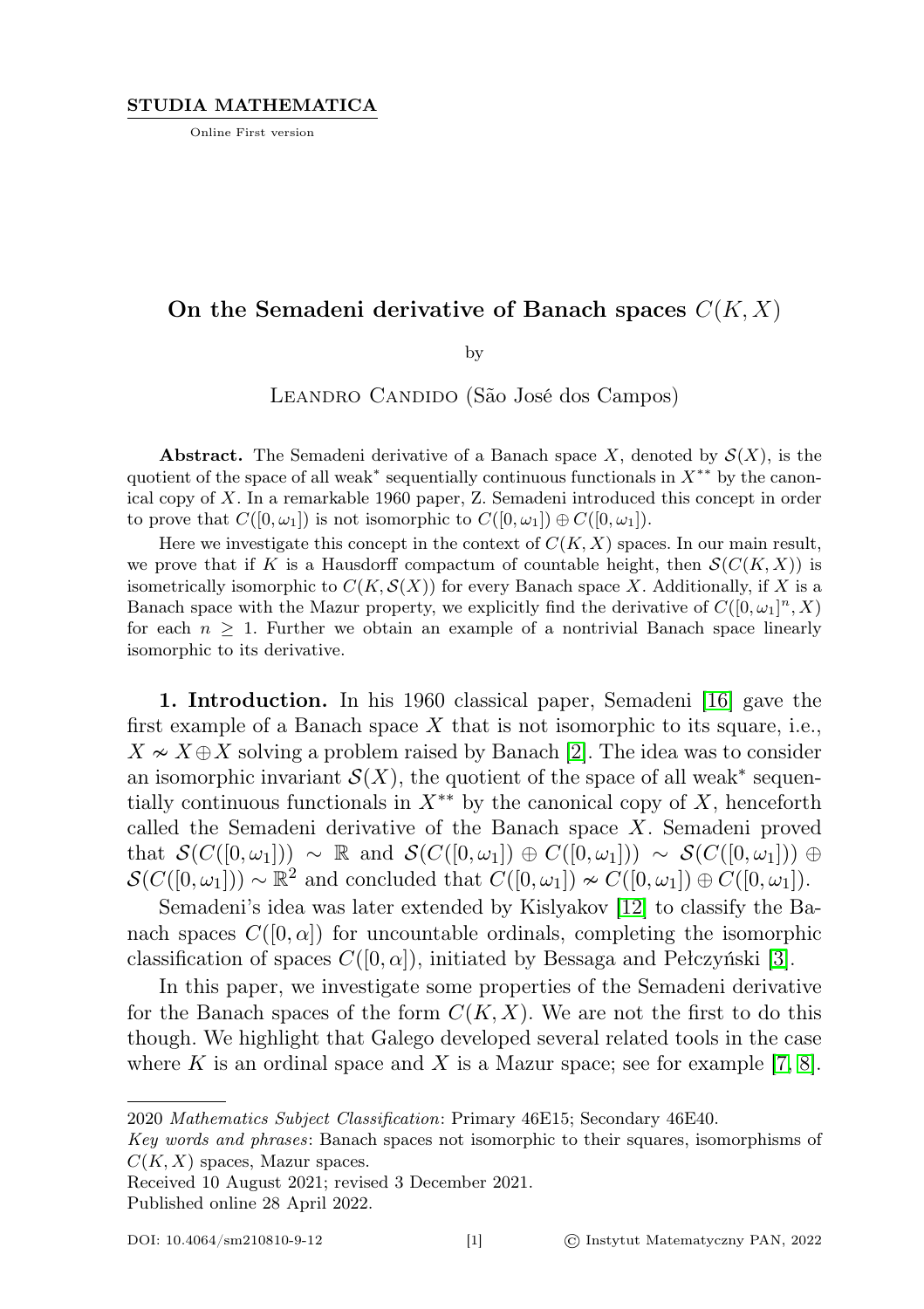For scattered compacta  $K$ , the intuition about the Semadeni derivative  $\mathcal{S}(C(K))$  is that it destroys the points of countable height. In the first part of our research, by using some ideas of Kappeler [\[11\]](#page-14-6) we prove

<span id="page-1-0"></span>THEOREM 1.1. If  $K$  is a scattered Hausdorff compactum of countable height and X is a Banach space, then  $S(C(K, X))$  is linearly isometric to  $C(K, \mathcal{S}(X)).$ 

We also prove that the Semadeni derivative commutes with  $c_0$ -direct sums. More precisely we have

<span id="page-1-1"></span>THEOREM 1.2. If  $\{X_i : i \in \Gamma\}$  is a family of Banach spaces, then  $\mathcal{S}((\bigoplus_{i\in\varGamma}X_i)_{c_0})$  is linearly isometric to  $(\bigoplus_{i\in\varGamma}\mathcal{S}(X_i))_{c_0}.$ 

Semadeni was probably the first to notice the exotic geometric properties of the Banach space  $C([0,\omega_1])$ . For a recent deep investigation of  $C([0,\omega_1])$ see [\[10\]](#page-14-7). The topological space  $[0, \omega_1)^n$ , for  $n > 1$ , shares many common properties with  $[0, \omega_1)$ , for example, continuous functions  $f : [0, \omega_1)^n \to \mathbb{R}$ are eventually constant, that is, there is  $\alpha < \omega_1$  and  $r \in \mathbb{R}$  such that  $f(t) =$ r whenever  $t \notin [0, \alpha]^n$ . Thus  $[0, \omega_1)^n$  is pseudocompact (even more, it is countably compact). So it is to be expected that  $C([0,\omega_1^n])$  has interesting exotic properties as well. In the second part of the paper we prove

<span id="page-1-2"></span>THEOREM 1.3. For every integer  $n \geq 1$  and every Mazur space X,  $\mathcal{S}(C([0,\omega_1]^n,X))$  is isomorphic to  $C([0,\omega_1]^{n-1},X)\oplus\stackrel{n}{\cdots}\oplus C([0,\omega_1]^{n-1},X)$ .

In particular, for each  $n \geq 1$ , it follows that  $C([0,\omega_1]^n)$  is not isomorphic to  $C([0,\omega_1]^n) \oplus C([0,\omega_1]^n)$  (see Corollary [4.4\)](#page-13-0).

According to a result of Mazurkiewicz and Sierpiński [\[17,](#page-15-0) Theorem 8.6.10], whenever  $\alpha_1, \ldots, \alpha_n$  are countable ordinals, there is a countable ordinal  $\alpha$ such that  $[0, \alpha_1] \times \cdots \times [0, \alpha_n]$  is homeomorphic to  $[0, \alpha]$ . There is no similar result for uncountable ordinals. Indeed, suppose that  $K$  has a subspace homeomorphic to  $[0, \omega_1] \times [0, \omega]$  and let  $\infty = (\omega_1, \omega)$ . If K was homeomorphic to some ordinal space  $[0, \alpha]$ , then, since  $\infty$  is the limit of the sequence  $((\omega_1, n))_n$ ,  $\infty$  corresponds to an ordinal  $\beta \in [0, \alpha]$  with countable cofinality. But  $\infty$  belongs to the closure of  $A = \{(\xi, \omega) : \xi < \omega_1\}$  and no countable subset of A has  $\infty$  as accumulation point. That is a contradiction. Consequently, if  $n > 1$ , the space  $[0, \omega_1]^n$  is not homeomorphic to any ordinal space. Therefore, unless  $n = 1$ , it is not evident whether previous tools developed for example in [\[7,](#page-14-4) [8\]](#page-14-5) can be employed to our analysis.

Further we prove

<span id="page-1-3"></span>THEOREM 1.4. There is a Banach space X such that  $\mathcal{S}(X)$  is linearly isomorphic to X.

The paper is organized as follows. In Section [2](#page-2-0) we establish some basic notation. In Section [3](#page-3-0) we investigate the Semadeni derivative establishing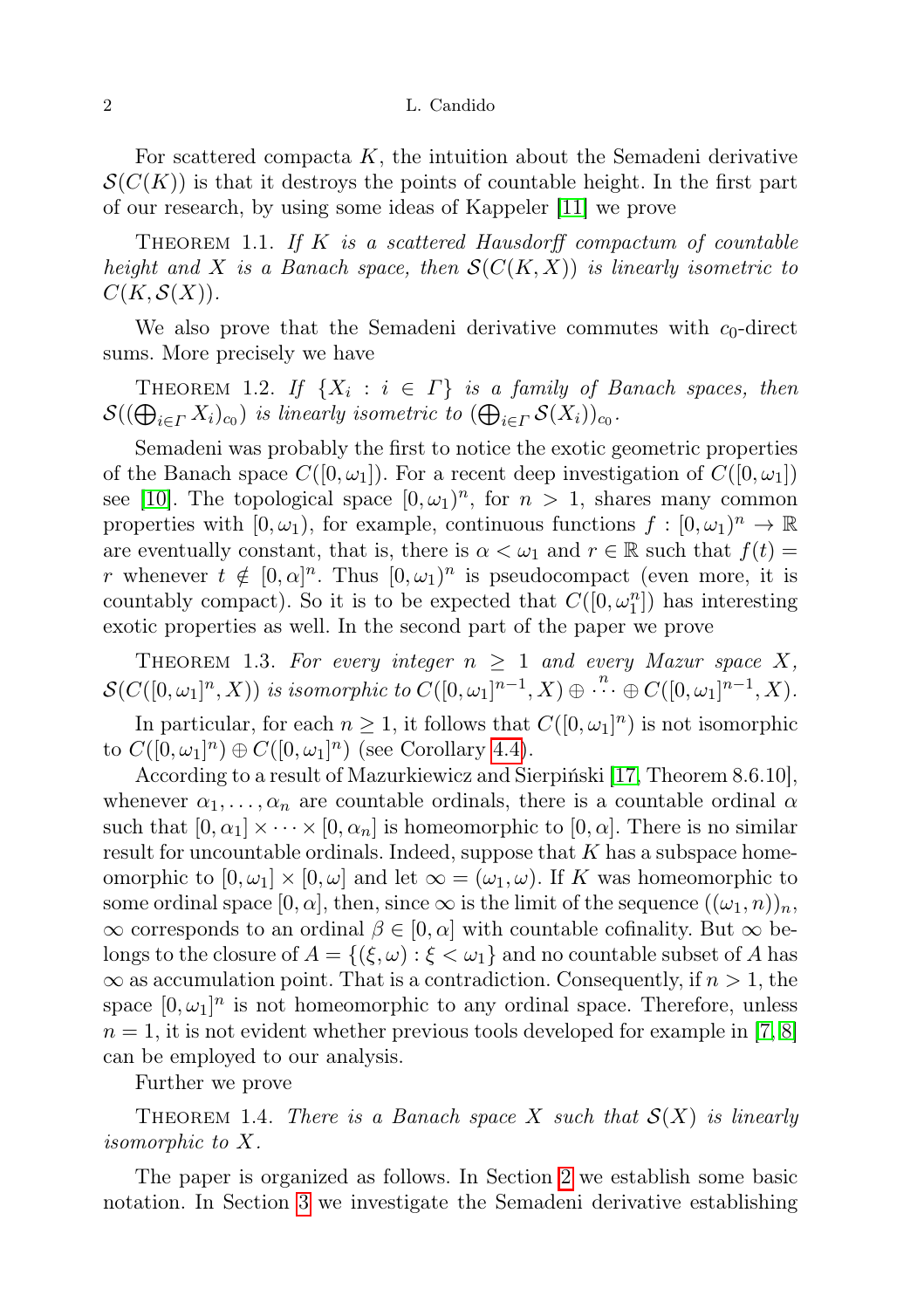several auxiliary results and prove Theorems [1.1](#page-1-0) and [1.2.](#page-1-1) In Section [4](#page-10-0) we explicitly compute the derivative of  $C([0,\omega_1]^n,X)$  and derive some consequences as Theorems [1.3](#page-1-2) and [1.4.](#page-1-3) In Section [5,](#page-13-1) by applying results obtained in the previous sections, we compute the exact Banach–Mazur distance between the spaces  $C([0,\omega<sup>n</sup> k], C([0,\omega_1]))$  and  $C_0(\mathbb{N}, C([0,\omega_1]))$ .

<span id="page-2-0"></span>2. Terminology and preliminaries. For a Hausdorff compactum  $K$ and a Banach space X, we denote by  $C(K, X)$  the Banach space of all continuous functions  $f: K \to X$ , with the norm  $||f|| = \sup_{t \in K} ||f(t)||$ . When  $X = \mathbb{R}$ , this space will be simply denoted by  $C(K)$ .

If  $\{X_i : i \in \Gamma\}$  is a family of Banach spaces, then  $\left(\bigoplus_{i \in \Gamma} X_i\right)_{c_0}$  denotes its c<sub>0</sub>-direct sum, that is, the space consisting of all  $(x_i)_{i \in \Gamma} \in \prod_{i \in \Gamma} X_i$ such that  $\{i \in \Gamma : ||x_i|| \geq \epsilon\}$  is finite for every  $\epsilon > 0$ , endowed with the norm  $\|(x_i)_{i\in\Gamma}\| = \sup_{i\in\Gamma} \|x_i\|$ . We use the notation  $X_1 \oplus \cdots \oplus X_n$  when  $\Gamma = \{1, \ldots, n\}$ . When  $\overline{X}_i = X$  for each  $i \in \Gamma$ , these spaces will be denoted by  $c_0(\Gamma, X)$  and  $X^n$  respectively.

A topological space  $K$  is said to be *scattered* if every nonempty subset  $L \subset K$  has an isolated point in L. For a scattered space, there is always an ordinal number  $\gamma$  such that the  $\gamma$ -Cantor–Bendixson derivative  $K^{(\gamma)}$  is empty [\[17,](#page-15-0) Definition 8.5.1]. The least such ordinal is called the *height* of K and will be denoted by  $\mathfrak{H}(K)$ .

Ordinal numbers, as topological spaces, will always be endowed with the usual order topology. For such spaces we use the classical interval notation. As usual,  $\omega$  represents the first infinite ordinal and  $\omega_1$  the first uncountable ordinal.

For a Tikhonov space L,  $\beta L$  denotes its Stone–Čech compactification.

We say that Banach spaces  $X$  and  $Y$  are *isomorphic* if there is a bijective bounded linear operator  $T : X \to Y$ . If an operator  $T : X \to Y$  is an isomorphism onto its image, we will say that  $T$  is a *linear embedding* of  $X$  into  $Y$ . In any of these cases, the number  $||T|| ||T^{-1}||$  will be called the *distortion* of T. We will often write  $X \sim Y$  to indicate that there is an isomorphism  $T: X \to Y$  and we write  $X \stackrel{\lambda}{\sim} Y$  to emphasize that  $||T|| ||T^{-1}|| \leq \lambda$ . For linear embeddings, in turn, we write  $X \hookrightarrow Y$  and  $X \overset{\lambda}{\hookrightarrow} Y$ .

For every Banach space X,  $X^*$  denotes its topological dual and  $X^{**}$  its bidual. By abuse of notation,  $X$  will always be identified with its canonical copy in  $X^{**}$ .

If Y is a closed subspace of X, the quotient map of X onto  $X/Y$  will be indicated by  $x \mapsto [x]$ . The following elementary fact on quotient spaces will play an important role in this article.

<span id="page-2-1"></span>THEOREM 2.1. For Banach spaces X and Y let  $T: X \to Y$  be a bounded linear operator. Then the map  $\hat{T}: X/\text{ker}(T) \to Y$  given by  $\hat{T}([x]) = T(x)$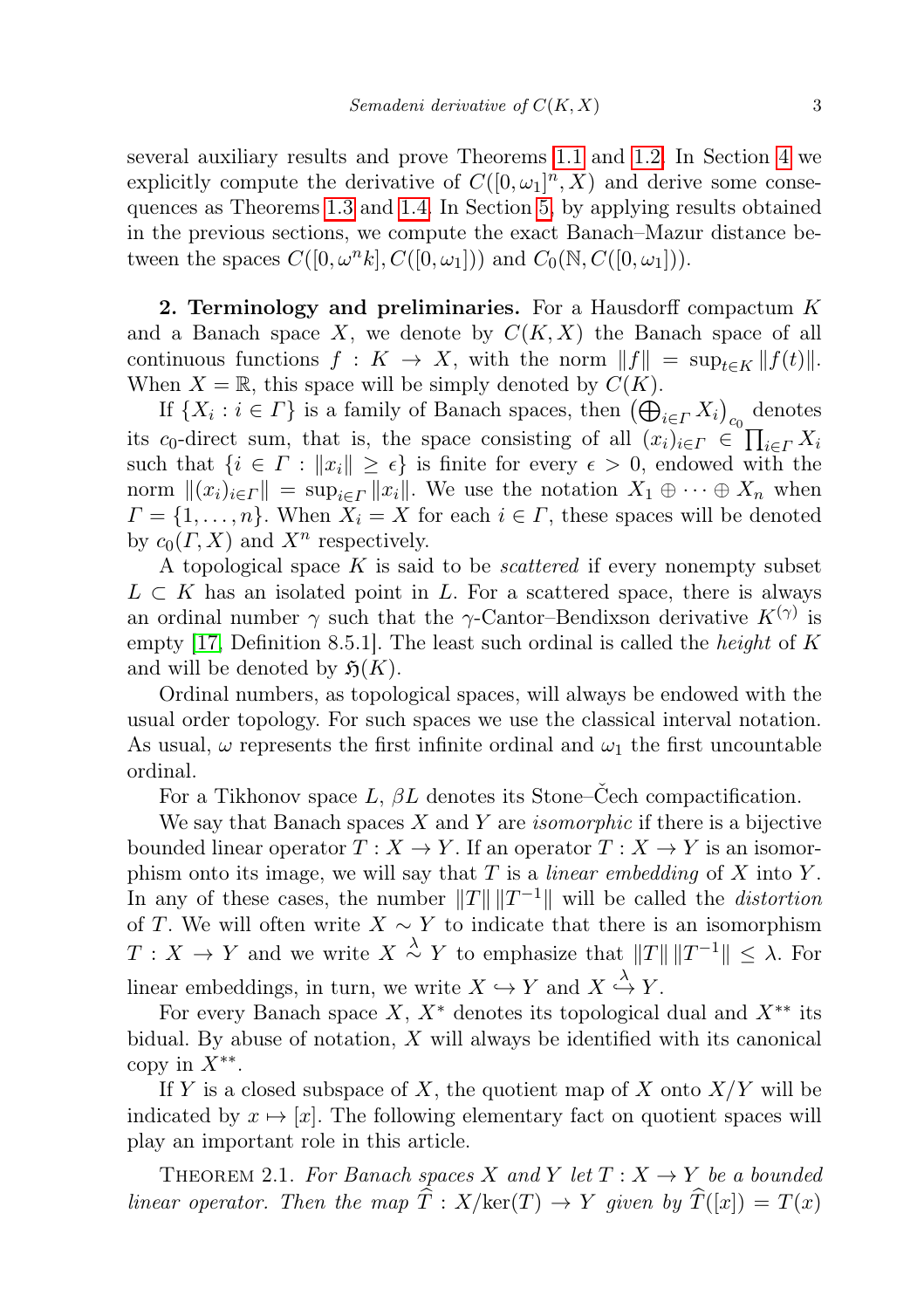is a bounded linear operator with  $\|\widehat{T}\| = \|T\|$ . If additionally T is surjective, then  $\widehat{T}$  is an isomorphism.

We will also need the following vector-valued Tietze extension theorem. The proof is an adaptation of an answer of Bill Johnson to a question from MathOverflow [\[14\]](#page-14-8).

<span id="page-3-1"></span>THEOREM 2.2. Let  $K$  be a Hausdorff compactum and let  $X$  be a Banach space. If A is a closed subset of K, then every continuous function  $f: A \rightarrow X$ can be extended to a continuous function  $F: K \to X$ .

*Proof.* Suppose first that  $X = \ell_{\infty}(\Gamma)$  for some set  $\Gamma$ . We identify isometrically  $\ell_{\infty}(\Gamma)$  with  $C(\beta \Gamma)$  and consider a continuous function  $f : A \rightarrow$  $C(\beta\Gamma)$ . By the usual scalar Tietze extension theorem, we can extend the function  $g: A \times \beta I \rightarrow \mathbb{R}$ ,  $g(t,s) = f(t)(s)$ , to a continuous function  $G: K \times \beta \Gamma \to \mathbb{R}$ . We are done in this case by taking  $F: K \to C(\beta \Gamma)$ ,  $F(t)(s) = G(t, s).$ 

For the general case, let  $f : A \to X$  be a continuous function where X is an arbitrary Banach space. According to [\[20\]](#page-15-1), there is a homeomorphism  $\varphi: X \to c_0(\kappa)$  where  $\kappa$  denotes the density character of X. Let  $\iota: c_0(\kappa) \to$  $\ell_{\infty}(\kappa)$  be the natural embedding. By applying the previous case, we can extend the composition  $g = \iota \circ \varphi \circ f : A \to \ell_{\infty}(\kappa)$  to a continuous function  $G: K \to \ell_{\infty}(\kappa)$ . Since, by [\[6,](#page-14-9) Proposition 12], there is a Lipschitz retraction  $P: \ell_{\infty}(\kappa) \to c_0(\kappa)$ , we are done by taking  $F = \varphi^{-1} \circ P \circ G$ .

Any other standard terminology of Banach space theory and set-theoretic topology follows [\[17\]](#page-15-0).

<span id="page-3-0"></span>**3. The Semadeni derivative.** Given a Banach space  $X$ , a functional  $x^{**} \in X^{**}$  is called *weak<sup>\*</sup> sequentially continuous* if  $\langle x^{**}, x_n^* \rangle \to 0$  whenever  $(x_n^*)_n$  is a weak<sup>∗</sup> null sequence in  $X^*$ . Following Semadeni [\[16\]](#page-14-0) we consider

 $X^{\mathfrak{s}} = \{x^{**} \in X^{**} : x^{**} \text{ is a weak}^* \text{ sequentially continuous functional}\}.$ 

It is evident that  $X^{\mathfrak{s}}$  is a closed subspace of  $X^{**}$  containing the canonical copy of X. The *Semadeni derivative* of a Banach space X (introduced in [\[16\]](#page-14-0)) is the quotient  $S(X) = X^{\mathfrak{s}}/X$ .

For a large class of Banach spaces  $X, S(X) = {\vec{0}}$ . For example, if X is separable, then any norm bounded subset of  $X^*$  endowed with the weak<sup>\*</sup> topology is metrizable. In this case, if  $x^{**} \in X^{\mathfrak{s}}$ , then  $x^{**}$  is weak\* continuous on the norm bounded subsets of  $X^*$  and hence, by the Banach–Dieudonné theorem,  $x^{**} \in X$ . Therefore,  $\mathcal{S}(X) = {\vec{0}}$ . The Banach spaces X such that  $\mathcal{S}(X) = \{ \vec{0} \}$ , namely, where every weak<sup>\*</sup> sequentially continuous functional in  $X^{**}$  is weak<sup>\*</sup> continuous, are called *Mazur spaces*. This class includes several important subclasses, like WCG spaces [\[1\]](#page-14-10). We recommend [\[11,](#page-14-6) [13\]](#page-14-11) for more examples.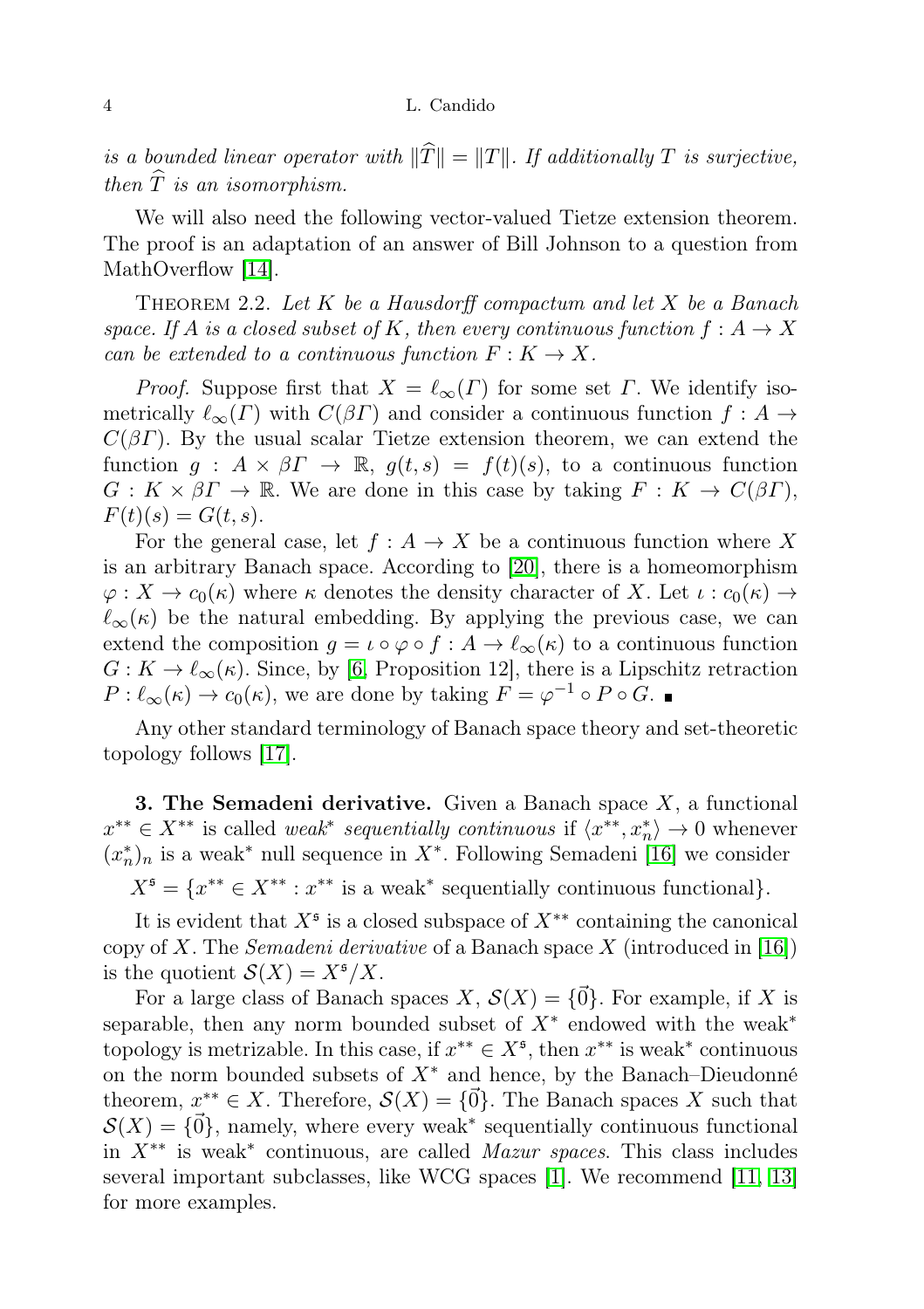In [\[16\]](#page-14-0), Semadeni used the fact that his derivative is an isomorphic invariant. In the first result of this section, with a slight modification of [\[12,](#page-14-2) Lemma 1.4], we show that it also preserves distortion.

<span id="page-4-1"></span>THEOREM 3.1. For all Banach spaces X and Y, if  $X \stackrel{\lambda}{\hookrightarrow} Y$ , then  $\mathcal{S}(X) \stackrel{2\lambda}{\hookrightarrow}$  $\mathcal{S}(Y)$ . If  $X \stackrel{\lambda}{\sim} Y$ , then  $\mathcal{S}(X) \stackrel{\lambda}{\sim} \mathcal{S}(Y)$ .

*Proof.* Let  $T: X \to Y$  be a linear embedding. Since  $T^{**}(X^{\mathfrak{s}}) \subset Y^{\mathfrak{s}}$  [\[11,](#page-14-6) Proposition 2.2(1)], the map  $Q: X^{\mathfrak{s}} \to \mathcal{S}(Y)$  given by  $Q(x^{**}) = [T^{**}(x^{**})]$ is a well defined bounded linear operator with  $||Q|| \leq ||T||$ . It is also clear, since  $T^{**}(X) \subset Y$ , that  $X \subset \text{ker}(Q)$ . On the other hand, if  $Q(x^{**}) = \vec{0}$ , then  $T^{**}(x^{**}) = y$  for some  $y \in Y$ . Since T is an embedding,  $x^{**}$  is weak<sup>\*</sup> continuous, whence  $x^{**} = x$ . We deduce that  $\ker(Q) = X$ . By Theorem [2.1,](#page-2-1) there is an injective operator  $\widehat{Q}: \mathcal{S}(X) \to \mathcal{S}(Y)$  with  $\|\widehat{Q}\| = \|Q\| \leq \|T\|$ . In addition, if  $T$  is surjective, with similar arguments we may obtain the inverse operator  $\widehat{Q}^{-1}$  with  $\|\widehat{Q}^{-1}\| \le \|T^{-1}\|$ . In this case  $\widehat{Q}$  is an isomorphism with distortion  $\|\widehat{Q}\| \|\widehat{Q}^{-1}\| \leq \|T\| \, \|T^{-1}\|.$ 

If T is not surjective, suppose that there is  $[x^{**}] \in S(X)$  such that  $\|[x^{**}]\| \ge 3\|T^{-1}\|/2$  and  $\|\widehat{Q}([x^{**}])\| < 3/4$ . Pick  $y \in Y$  with  $\|T^{**}(x^{**}) - y\|$  $\langle 3/4.$  For each  $x \in X$ ,

$$
\frac{3}{2} \le \frac{1}{\|T^{-1}\|} \|x^{**} - x\| \le \|T^{**}(x^{**}) - T^{**}(x)\|
$$
  

$$
\le \|T^{**}(x^{**}) - y\| + \|y - T^{**}(x)\|.
$$

Hence,  $\inf_{x \in X} ||y - T(x)|| \geq 3/4$ . By the Hahn–Banach theorem, there is  $y^*$ in the unit sphere of  $Y^*$  with  $\langle y^*, y \rangle \geq 3/4$  and  $T^*(y^*) = \vec{0}$ . It follows that

$$
\frac{3}{4} \le |\langle y^*, y \rangle| = |\langle T^{**}(x^{**}) - y, y^* \rangle| \le ||T^{**}(x^{**}) - y|| < \frac{3}{4},
$$

a contradiction. We deduce that for each  $[x^{**}] \in \mathcal{S}(X)$ ,

$$
\frac{1}{2||T^{-1}||}||[x^{**}]|| \le ||\widehat{Q}([x^{**}])|| \le ||T|| \, ||[x^{**}]||.
$$

Therefore,  $\widehat{Q}$  is a linear embedding with  $\|\widehat{Q}\| \|\widehat{Q}^{-1}\| \leq 2||T|| \, ||T^{-1}||.$ 

Before proving the main results of this section, we need to establish a number of auxiliary results.

<span id="page-4-0"></span>LEMMA 3.2. Let  $K$  be a zero-dimensional Hausdorff compactum and let X be a Banach space. Then for each  $f \in C(K, X)$  there is a net  $(f_i)_{i \in \Gamma}$  in  $C(K, X)$ , of functions with finite image, such that  $\lim_{j\to\infty} ||f_j - f|| = 0$ .

*Proof.* Let  $\Gamma$  be the set of all partitions of  $K$  into a finite number of pairwise disjoint nonempty clopen subsets of  $K$ , directed by following relation:  $i \leq j$  if and only if j is finer than i, that is, every element of i is the union of elements of j. Let  $f \in C(K, X)$  be arbitrary. For each nonempty clopen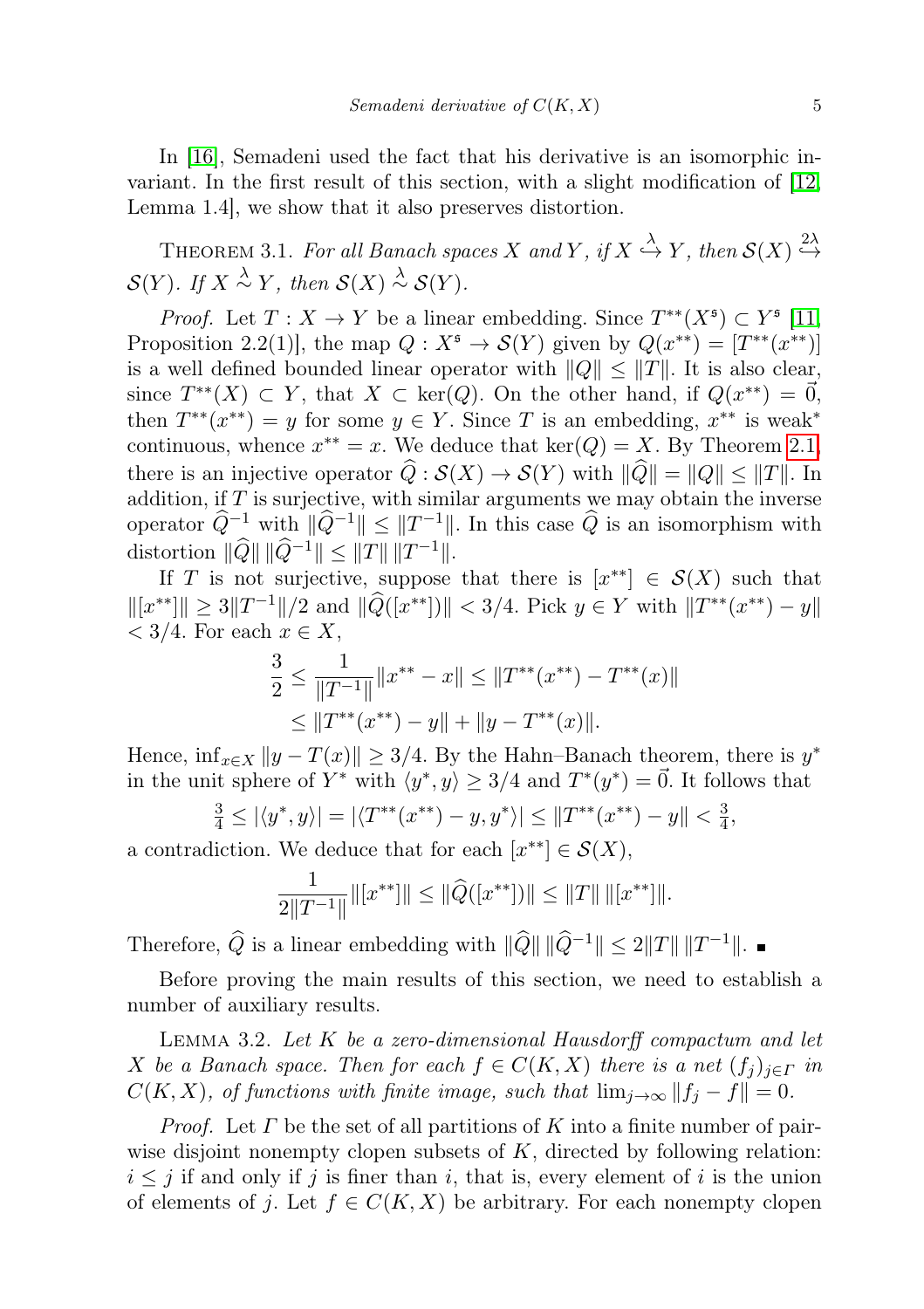set  $U \subset K$  we fix  $t_U \in U$  and, for each  $j \in \Gamma$ , we define  $f_i: K \to X$  by

$$
f_j(t) = \sum_{U \in j} f(t_U) \cdot \chi_U(t),
$$

where, for each  $U$ ,  $\chi_U$  denotes the characteristic function of U. It is clear that  $(f_i)_{i\in\Gamma}$  is a net in  $C(K, X)$ . Given  $\epsilon > 0$ , for each  $t \in K$ , we fix a clopen set  $V_t$ with  $t \in V_t \subset f^{-1}(B_{\epsilon/2}(f(t)))$   $(B_{\epsilon/2}(f(t)) = \{x \in X : ||x - f(t)|| < \epsilon/2\}).$ Let  $t_1, \ldots, t_n$  be such that  $K = V_{t_1} \cup \cdots \cup V_{t_n}$  (we assume that n is the least possible integer for which such a collection exists). We define  $U_1 = V_{t_1}$  and, for each  $1 < k \leq n$ ,  $U_k = V_{t_k} \backslash \bigcup_{s < k} V_{t_s}$ . It follows that  $j_0 = \{U_1, \ldots, U_n\} \in I$ and it is straightforward checking that  $||f - f_j|| < \epsilon$  whenever  $j \ge j_0$ .

When K is a scattered compactum,  $C(K)^*$  can be isometrically identified with  $\ell_1(K)$  [\[17,](#page-15-0) Theorem 19.7.6]. With a similar reasoning but applying Singer's representation theorem [\[18,](#page-15-2) p. 192], it follows that for every Banach space  $X, C(K, X)^*$  can be isometrically identified with  $\ell_1(K, X^*)$ , and hence  $C(K, X)^{**}$  can be isometrically identified with  $\ell_{\infty}(K, X^{**})$ . This identification will be widely used from now on.

<span id="page-5-0"></span>THEOREM 3.3. Let  $K$  be a scattered Hausdorff compactum and  $X$  be a Banach space. Then

$$
C(K, X^{\mathfrak{s}}) \subset C(K, X)^{\mathfrak{s}} \subset \ell_{\infty}(K, X^{\mathfrak{s}}).
$$

*Proof.* We first prove that  $C(K, X^{\mathfrak{s}}) \subset C(K, X)^{\mathfrak{s}}$ . Indeed, let U be a nonempty clopen subset of K,  $x^{**} \in X^s$  be arbitrary and consider  $F =$  $x^{**} \cdot \chi_U \in C(K, X^{\mathfrak{s}})$ . Let  $(g_n)_n$  be a weak<sup>\*</sup> null sequence in  $\ell_1(K, X^*)$ . For each  $n \in \mathbb{N}$ , if  $g_n = \sum_{t \in K} x_t^* \cdot \delta_t$ , then  $\sum_{t \in K} ||x_t^*|| < \infty$ . Hence,  $G_n$  $\sum_{t \in U} x_t^*$  is an element of  $\overline{X^*}$ . For an arbitrary  $x \in X$ , consider the function  $f_x = x \cdot \chi_U \in C(K, X)$ . Since  $(g_n)_n$  is weak\* null, we have

$$
\lim_{n \to \infty} \langle G_n, x \rangle = \lim_{n \to \infty} \langle g_n, f_x \rangle = 0.
$$

We deduce that  $(G_n)_n$  is a weak<sup>\*</sup> null sequence in  $X^*$ . Hence, since  $x^{**} \in X^{\mathfrak{s}},$  we have

$$
\lim_{n \to \infty} \langle F, g_n \rangle = \lim_{n \to \infty} \langle x^{**}, G_n \rangle = 0.
$$

Therefore,  $C(K, X)^{\mathfrak{s}}$  contains the set  $\mathcal{F}(K, X^{\mathfrak{s}})$  of all continuous functions  $F: K \to X^{\mathfrak{s}}$  with finite image. Since, by Lemma [3.2,](#page-4-0)  $\mathcal{F}(K, X^{\mathfrak{s}})$  is a dense subset of  $C(K, X^{\mathfrak{s}})$ , we conclude that  $C(K, X^{\mathfrak{s}}) \subset C(K, X)^{\mathfrak{s}}$ .

For the second inclusion let  $f \in C(K, X)^{5}$  be arbitrary. Then f is an element of  $\ell_{\infty}(K, X^{**})$ . Given  $t \in K$ , let  $(x_n^*)_n$  be a weak\* null sequence in  $X^*$ . Then  $(\delta_t \cdot x_n^*)_n$  is a weak<sup>\*</sup> null sequence in  $\ell_1(K, X^*)$  and we have

$$
\lim_{n \to \infty} \langle f, \delta_t \cdot x_n^* \rangle = \lim_{n \to \infty} \langle f(t), x_n^* \rangle = 0.
$$

Thus,  $f(t) \in X^{\mathfrak{s}}$ . We deduce that  $C(K, X)^{\mathfrak{s}} \subset \ell_{\infty}(K, X^{\mathfrak{s}})$ .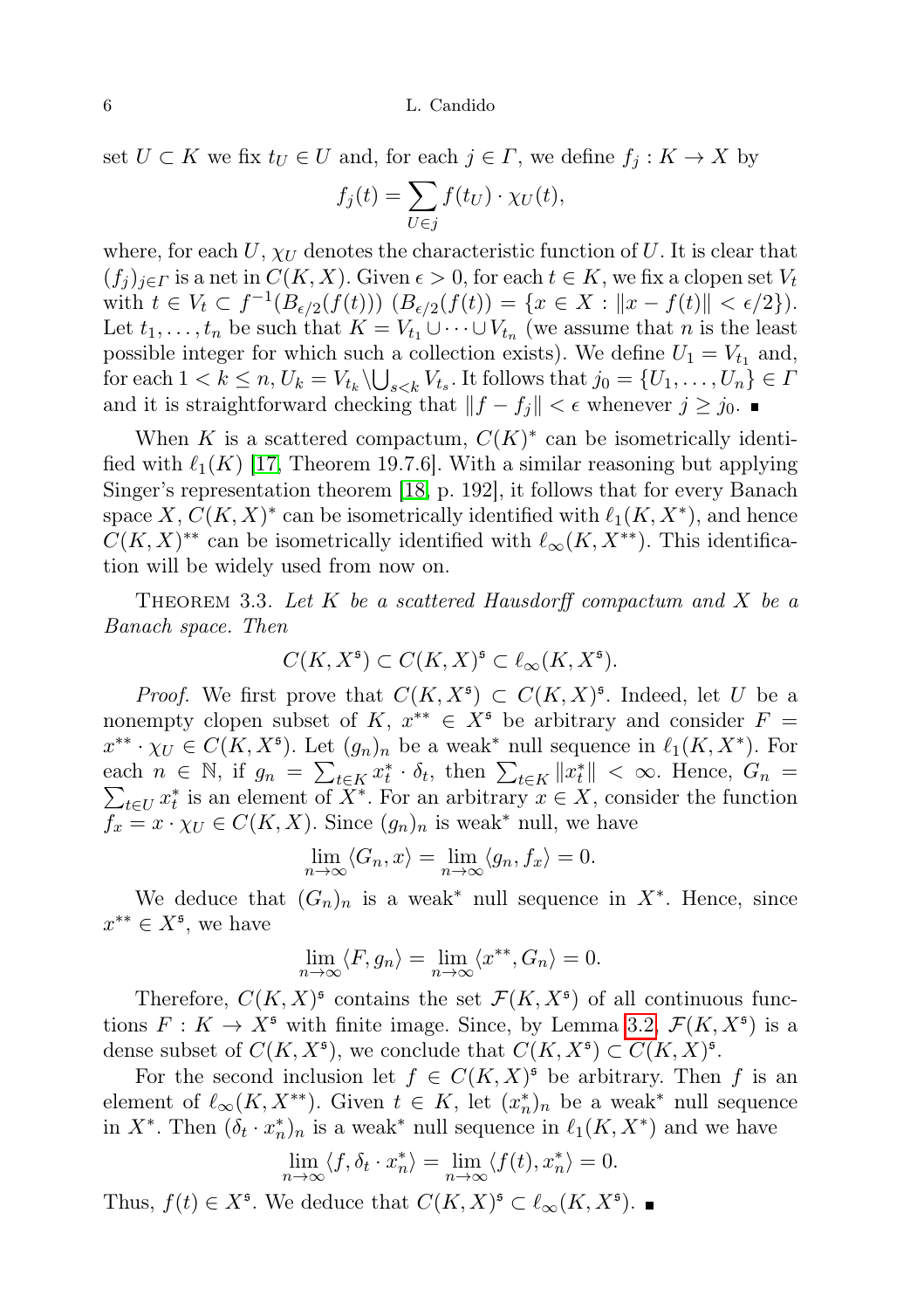<span id="page-6-2"></span>REMARK 3.4. When X is a Mazur space, Theorem [3.3](#page-5-0) gives  $C(K, X) \subset$  $C(K, X)^{\mathfrak{s}} \subset \ell_{\infty}(K, X).$ 

<span id="page-6-0"></span>PROPOSITION 3.5. Let  $K$  be a scattered Hausdorff compactum and  $X$  be a Banach space. For each  $f \in C(K,X)^s$  and for each closed subset  $V \subset K$ ,  $f{\upharpoonright}_V \in C(V,X)^{\mathfrak s}.$ 

*Proof.* Let  $f \in C(K,X)^s$  be arbitrary,  $V \subset K$  be a nonempty closed subset and  $(g_n)_n$  be weak<sup>\*</sup> null sequence in  $\ell_1(V, X^*)$ . For each n we extend  $g_n$  to an element  $\overline{g}_n \in \ell_1(K, X^*)$  with same support. It is evident that  $(\overline{g}_n)_n$ is a weak<sup>\*</sup> null sequence in  $\ell_1(K, X^*)$ . Then, since  $f \in C(K, X)^{\mathfrak{s}},$ 

$$
\lim_{n \to \infty} \langle f \upharpoonright_V, g_n \rangle = \lim_{n \to \infty} \langle f, \overline{g}_n \rangle = 0.
$$

We deduce that  $f\upharpoonright_V \in C(V, X)^{\mathfrak{s}}$ .

The following crucial lemma is a slight modification of [\[11,](#page-14-6) Theorem 4.1].

<span id="page-6-1"></span>LEMMA 3.6. If  $K$  is a scattered Hausdorff compactum of countable height and X is a Banach space, then  $C(K,X)^{\mathfrak{s}} = C(K,X^{\mathfrak{s}})$ .

*Proof.* From Theorem [3.3](#page-5-0) we have  $C(K, X^{\mathfrak{s}}) \subset C(K, X)^{\mathfrak{s}}$ . To establish the reverse inclusion, we proceed by transfinite induction through the formula  $P(\alpha): \forall K (K \text{ is a compactum with } \mathfrak{H}(K) = \alpha + 1 \Rightarrow C(K, X)^{\mathfrak{s}} \subset C(K, X^{\mathfrak{s}})).$ 

If  $\alpha = 0$ , then  $P(0)$  is true by Theorem [3.3.](#page-5-0) Let  $1 \leq \alpha < \omega_1$  be arbitrary and suppose that  $P(\beta)$  holds for every  $\beta < \alpha$ . For an arbitrary compactum K of height  $\alpha+1$  we pick an element  $f \in C(K, X)^{\mathfrak{s}}$ . According to Theorem [3.3,](#page-5-0) f is a bounded function from K to  $X^{\mathfrak{s}}$ . We will be done by proving that f is continuous in  $K$ .

If  $t \in K \backslash K^{(\alpha)}$ , there is a clopen subset V of K such that  $t \in V \subset K \backslash K^{(\alpha)}$ . Since, by Proposition [3.5,](#page-6-0) the restriction  $f|_V$  is an element of  $C(V, X)^{\mathfrak{s}}$  and  $V^{(\alpha)} = \emptyset$ , the induction hypothesis applies and we deduce that f is continuous at t. It remains to prove the continuity of f at all points of  $K^{(\alpha)}$ . Since  $K^{(\alpha)}$  is finite, there is no loss of generality in assuming that  $K^{(\alpha)} = {\infty}$ . If  $\alpha = \beta + 1$ , then  $K^{(\beta)}$  is the Aleksandrov one-point compactification of an infinite discrete set  $\Gamma$ , i.e.,  $K^{(\beta)} = \Gamma \cup \{\infty\}$ . If  $f_{\beta} := f|_{K^{(\beta)}}$  is not continuous at  $\infty$ , there is  $\epsilon > 0$  such that, for each finite set  $j \subset \Gamma$ , we may fix a point  $t_i \in \Gamma \setminus j$ such that  $|| f_{\beta}(t_j) - f_{\beta}(\infty) || \ge \epsilon$ . Let  $(t_{j_n})_n$  be any sequence of distinct such points. For each  $n \in \mathbb{N}$ , let  $x_n^*$  in the unit sphere of  $X^*$  be such that

$$
\langle x_n^*, f_\beta(t_n) - f_\beta(\infty) \rangle \ge \epsilon/2.
$$

It follows that  $(g_n)_n$ ,  $g_n = (\delta_{t_{j_n}} - \delta_{\infty}) \cdot x_n^*$ , is a weak<sup>\*</sup> null sequence in  $\ell_1(K^{(\beta)}, X^*)$ . By Proposition [3.5](#page-6-0) we have  $f_\beta \in C(K^{(\beta)}, X)^{\mathfrak{s}}$ . Then

$$
\lim_{n \to \infty} \langle f_{\beta}, g_n \rangle = \lim_{n \to \infty} \langle x_n^*, f_{\beta}(t_{j_n}) - f_{\beta}(\infty) \rangle = 0,
$$

which is a contradiction.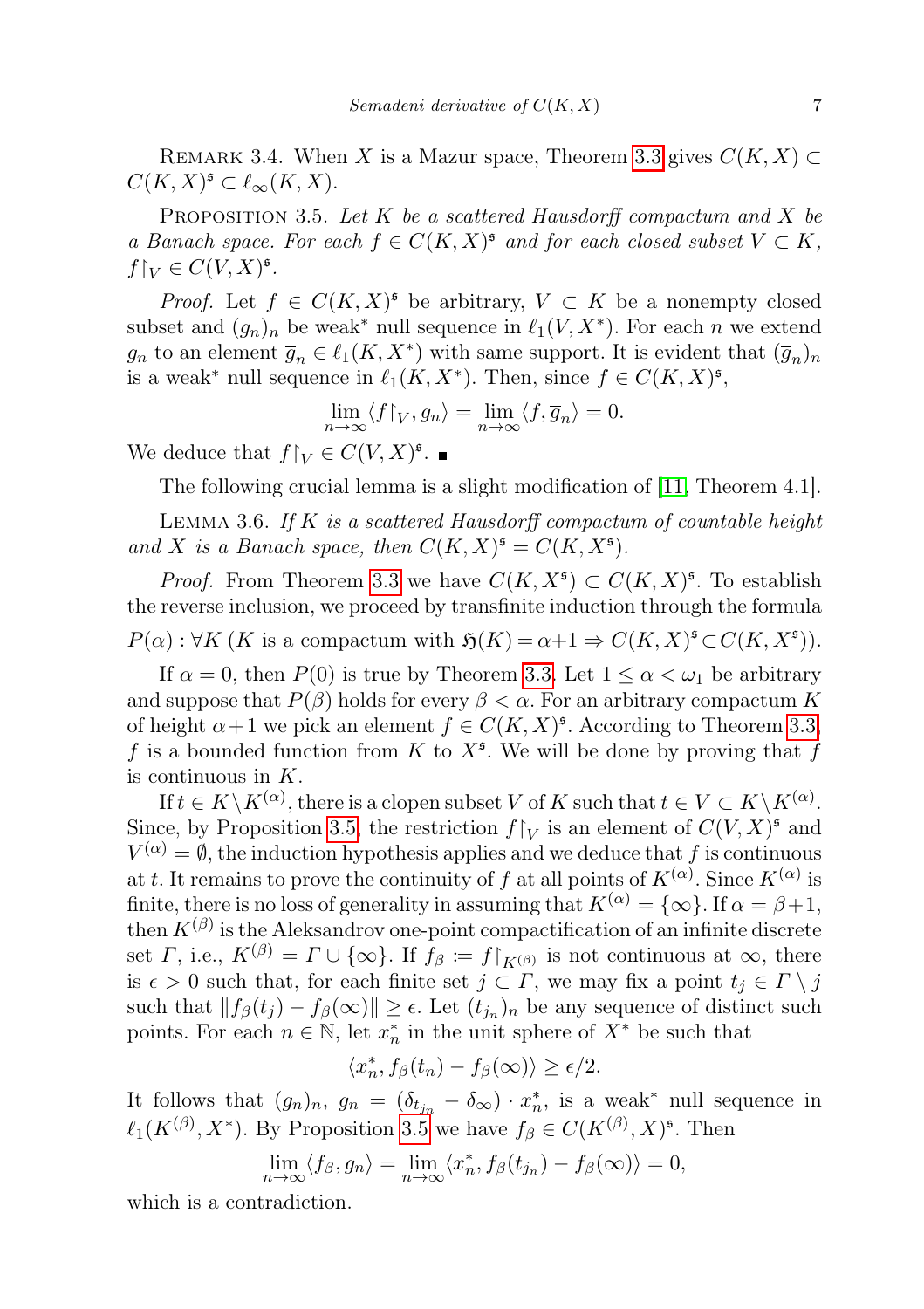Let  $\epsilon > 0$  be arbitrary. Since, by the previous argument,  $f|_{K^{(\beta)}}$  is continuous at  $\infty$ , there is  $\{t_1, \ldots, t_n\} \subset \Gamma$  such that  $||f(t) - f(\infty)|| < \epsilon/2$  for each  $t \in K^{(\beta)} \setminus \{t_1, \ldots, t_n\}$ . Since f is continuous at every point of  $\Gamma$ , each point  $t \in \Gamma \setminus \{t_1, \ldots, t_n\}$  admits a clopen neighborhood  $V_t \subset K \setminus \{t_1, \ldots, t_n, \infty\}$ so that  $f(V_t) \subset B_{\epsilon/2}(f(t))$ . If  $V = \bigcup_{t \in \Gamma \setminus \{t_1,\dots,t_n\}} V_t$ , then  $(K \setminus V)^{(\alpha)} = \emptyset$ and, by Proposition [3.5,](#page-6-0)  $f\upharpoonright_{K\setminus V} \in C(K\setminus V, X)^{\mathfrak{s}}$ . By the induction hypothesis there is an open set  $U \subset K$  such that  $\infty \in U$  and  $||f(t) - f(\infty)|| < \epsilon$  for each  $t \in U \cap (K \setminus V) = U \setminus V$ . Hence  $f(U) \subset B_{\epsilon}(\infty)$ . We deduce that f is continuous at  $\infty$ .

If  $\alpha$  is a limit ordinal, then  $K^{(\alpha)} = \bigcap_{\beta < \alpha} K^{(\beta)}$ . Let  $\epsilon > 0$  be arbitrary. We assert that there is  $\beta < \alpha$  such that  $|| f(t) - f(\infty) || < \epsilon/2$  for each  $t \in K^{(\beta)}$ . Indeed, otherwise we fix any bijection  $\varphi : \omega \to \alpha$  and construct recursively sequences  $(\xi_n)_n$  and  $(t_n)_n$  in the following way. We fix  $\xi_0 = \varphi(0)$  and  $t_0 \in$  $K^{(\xi_0)} \setminus f^{-1}(B_{\epsilon/2}(f(\infty)))$ , and for each  $n < \omega$  we let  $\xi_{n+1} = \varphi(\min\{k < \omega :$  $t_n \notin K^{(\varphi(k))}\}\)$  and fix  $t_{n+1} \in K^{(\xi_{n+1})} \setminus f^{-1}(B_{\epsilon/2}(f(\infty)))$ . It is readily seen that  $(\xi_n)_n$  is cofinal in  $\alpha$  and  $(t_n)_n$  has pairwise distinct terms. Moreover, by construction,  $(t_n)_n$  cannot accumulate at any other point than  $\infty$ . Therefore,  $t_n \to \infty$ . For each n we fix  $x_n^*$  in the unit sphere  $X^*$  such that

$$
\langle x_n^*, f(t_n) - f(\infty) \rangle \ge \epsilon/3.
$$

It is clear that  $(g_n)_n$ , given by  $g_n = (\delta_{t_n} - \delta_{\infty}) \cdot x_n^*$  is a weak<sup>\*</sup> null sequence in  $\ell_1(K, X^*)$ . Then, since  $f \in C(K, X)^{\mathfrak{s}}$ , we have

$$
\lim_{n \to \infty} \langle f, g_n \rangle = \lim_{n \to \infty} \langle x_n^*, f(t_n) - f(\infty) \rangle = 0,
$$

a contradiction.

Thus, we may fix  $\beta < \alpha$  according to our assertion. Since f is continuous in  $K \setminus \{\infty\}$ , for every  $t \in K^{(\beta)}$  there exists an open neighborhood of t,  $V_t \subset K \setminus \{\infty\}$ , such that  $||f(s) - f(t)|| < \epsilon/2$  for each  $s \in V_t$ . Then, if  $s \in V_t$ one obtains  $|| f(s) - f(\infty) || < \epsilon$ . Let  $V = \bigcup_{t \in K^{(\beta)}} V_t$ . Then  $K \setminus V$  is compact and  $(K \setminus V)^{(\beta)} \subset (K \setminus V) \cap K^{(\beta)} = \{\infty\}$ , hence  $(K \setminus V)^{(\alpha)} = \emptyset$ . By the induction hypothesis there is an open neighborhood of  $\infty$ ,  $U \subset K$ , such that  $||f(t)-f(\infty)|| < \epsilon$  for each  $t \in U \cap (K \setminus V) = U \setminus V$ . Thus  $f(U) \subset B_{\epsilon}(f(\infty)).$ We deduce that f is continuous at  $\infty$ .

The following result, which can also be deduced from [\[11,](#page-14-6) Theorem 4.1 and Proposition 5.1], is an immediate consequence of Lemma [3.6.](#page-6-1)

COROLLARY 3.7. If  $K$  is a Hausdorff compactum with countable height and X is a Mazur space, then  $C(K, X)$  is a Mazur space.

<span id="page-7-0"></span>COROLLARY 3.8. Let  $K$  be a scattered Hausdorff compactum and let  $X$ be a Banach space. If  $f \in C(K,X)^{\mathfrak{s}}$ , then f is a bounded function from K to  $X^{\mathfrak s}$ , continuous at every point of countable height.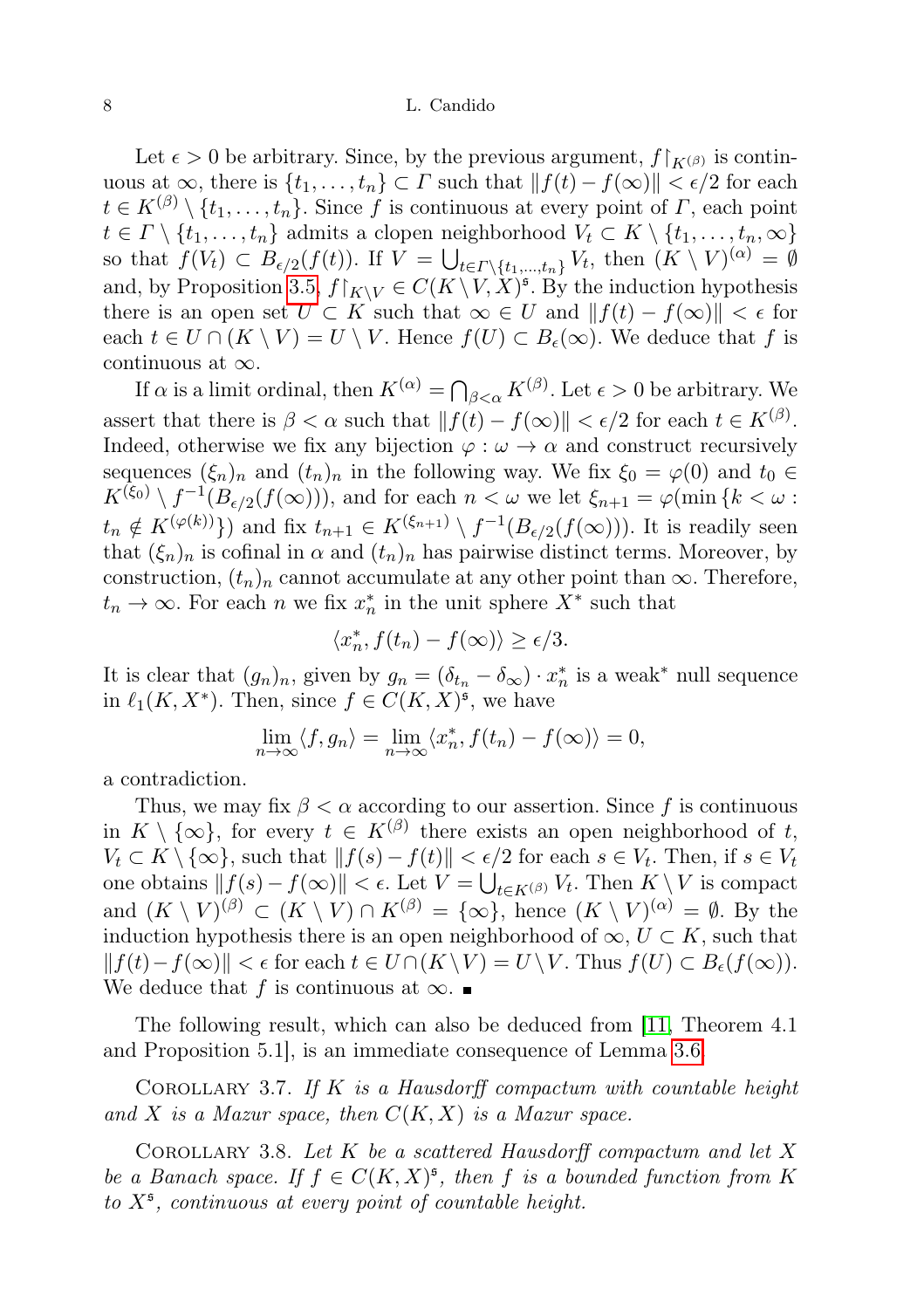*Proof.* Let  $f \in C(K, X)^s$  be arbitrary. According to Proposition [3.3,](#page-5-0) f is a bounded function from K to  $X^{\mathfrak{s}}$ . If  $t_0 \in K$  is a point of countable height, let V be a clopen subset of K such that  $t \in V \subset K \setminus K^{(\omega_1)}$ . By Proposition [3.5,](#page-6-0)  $f\upharpoonright_V$  is an element of  $C(V, X)^{\mathfrak{s}}$ . Hence, by Theorem [3.6,](#page-6-1)  $f\upharpoonright_V$  is continuous. We deduce that f is continuous at  $t_0$ .

<span id="page-8-0"></span>LEMMA 3.9. Let  $X_1, \ldots, X_n$  be Banach spaces and  $Y_k \subset X_k$  be a closed subspace for every  $k = 1, ..., n$ . Let  $X = X_1 \oplus \cdots \oplus X_n$  and  $Y = Y_1 \oplus \cdots \oplus Y_n$ . For every  $f \in X$ ,

$$
\inf_{g \in Y} \max_{1 \le k \le n} \|f(k) - g(k)\| = \max_{1 \le k \le n} \inf_{x \in Y_k} \|f(k) - x\|.
$$

*Proof.* For each  $1 \leq k \leq n$  and  $g \in Y$  we have

$$
\inf_{x \in Y_k} ||f(k) - x|| \le ||f(k) - g(k)|| \le \max_{1 \le k \le n} ||f(k) - g(k)||.
$$

Therefore,

$$
\max_{1 \le k \le n} \inf_{x \in Y_k} \|f(k) - x\| \le \inf_{g \in Y} \max_{1 \le k \le n} \|f(k) - g(k)\|.
$$

For the opposite inequality, let  $\ell = \max_{1 \leq k \leq n} \inf_{x \in Y_k} ||f(k) - x||$  and pick  $\epsilon > 0$  arbitrary. For each  $1 \leq k \leq n$  we fix  $x_k \in Y_k$  so that  $||f(k)-x_k|| < \ell+\epsilon$ . Then

$$
\inf_{g \in Y} \max_{1 \le k \le n} \|f(k) - g(k)\| \le \max_{1 \le k \le n} \|f(k) - x_k\| < \ell + \epsilon.
$$

Since  $\epsilon$  is arbitrary we deduce

$$
\inf_{g \in Y} \max_{1 \le k \le n} \|f(k) - g(k)\| \le \max_{1 \le k \le n} \inf_{x \in Y_k} \|f(k) - x\|.
$$

We are now in a position to prove our first main result.

Proof of Theorem [1.1.](#page-1-0) From Lemma [3.6,](#page-6-1) we may define a bounded linear map  $T: C(K, X)^{\mathfrak{s}} \to C(K, \mathcal{S}(X))$  by  $T(f)(t) = [f(t)]$ . It is readily seen that  $T(f) = 0$  if and only if  $f(t) \in X$  for every  $t \in K$ . Hence ker $(T) = C(K, X)$ and, by Theorem [2.1,](#page-2-1) the induced operator  $\hat{T}: \mathcal{S}(C(K, X)) \to C(K, \mathcal{S}(X))$ satisfies  $\|\widehat{T}([f])\| \le \| [f] \|$  for each  $f \in C(K, X)^{\mathfrak{s}}$ .

On the other hand, if  $f \in C(K, X)^{\mathfrak{s}}$ , then  $f \in C(K, X^{\mathfrak{s}})$  by Lemma [3.6,](#page-6-1) and we may fix a net  $(f_j)_{j\in\Gamma}$  as in Lemma [3.2](#page-4-0) such that  $\lim_{j\to\infty}||f_j-f||=0$ . For each  $j \in \Gamma$ , if  $f_j(t) = \sum_{U \in j} f(t_U) \cdot \chi_U$ , applying Lemma [3.9](#page-8-0) we obtain

$$
\|\hat{T}([f_j])\| = \sup_{t \in K} \|[f_j(t)]\| = \sup_{t \in K} \inf_{x \in X} \|f_j(t) - x\| = \max_{U \in j} \inf_{x \in X} \|f(t_U) - x\|
$$
  
= 
$$
\inf_{U \in j, x_U \in X} \max_{U \in j} \|f(t_U) - x_U\|
$$
  

$$
\geq \inf_{g \in C(K,X)} \sup_{t \in K} \|f_j(t) - g(t)\| = \|[f_j]\|.
$$

By taking the limit in both sides of the previous relation we obtain  $\|\widehat{T}([f])\|$  $\geq ||[f]||$ . We deduce that  $\widehat{T}$  is an isometry onto its image.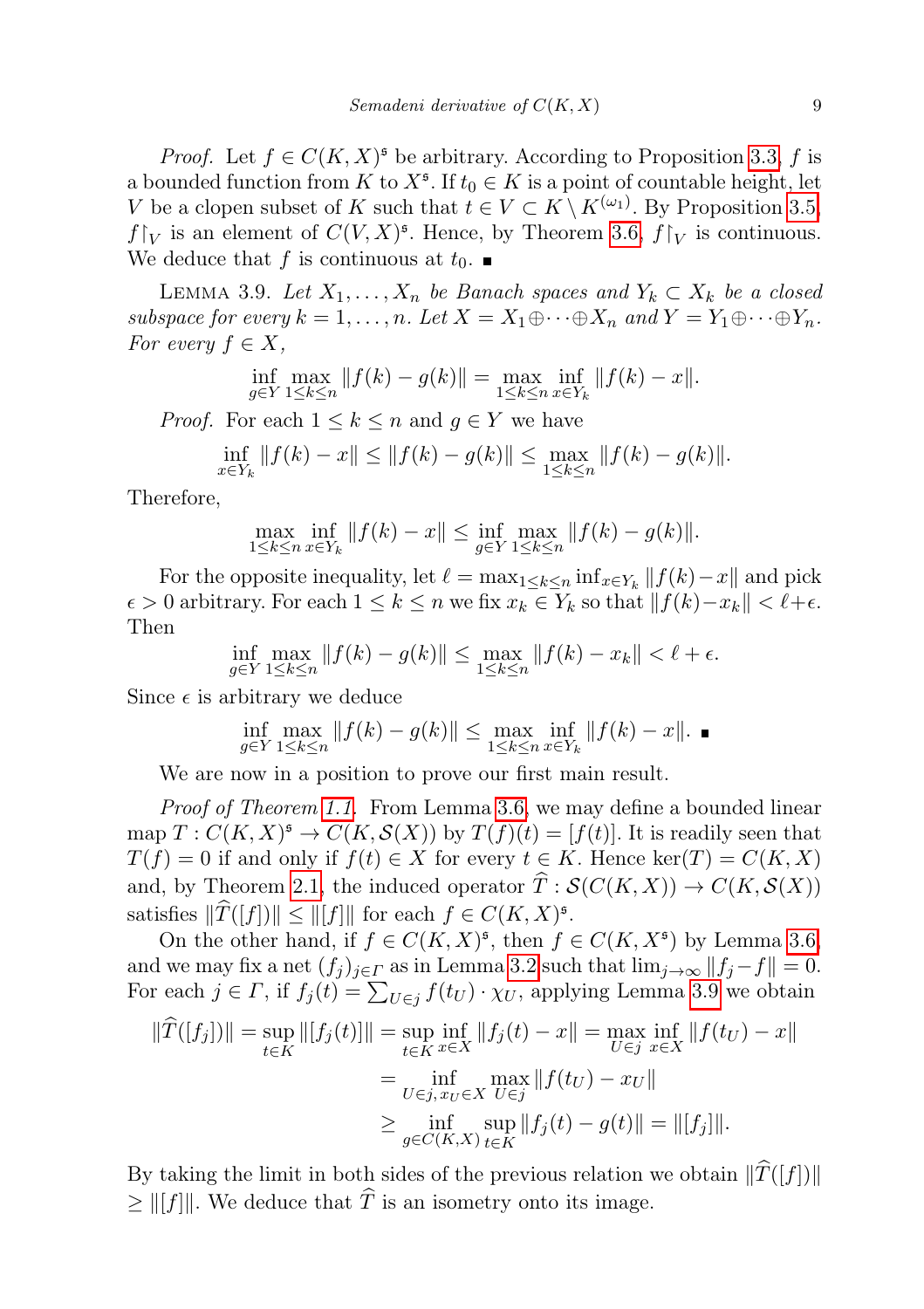To see that  $\widehat{T}$  is surjective, note that if  $g = [x^{**}] \cdot \chi_U$ , where U is a clopen subset of K and  $x^{**} \in X^{\mathfrak{s}}$ , then  $T(x^{**} \cdot \chi_U) = g$ . Therefore, the image of T contains the set  $\mathcal{F}(K,\mathcal{S}(X))$  of all continuous functions with finite image. We are done since  $\widehat{T}$  is a linear embedding and  $\mathcal{F}(K, \mathcal{S}(X))$  is a dense subset of  $C(K, \mathcal{S}(X))$ .

For the second main result we need a lemma that was inspired by [\[13,](#page-14-11) Theorem 4.2].

<span id="page-9-0"></span>LEMMA 3.10. Let  $\{X_i : i \in \Gamma\}$  be a nonempty family of Banach spaces. Then

$$
\left(\bigoplus_{i\in\varGamma}X_i\right)_{c_0}^{\mathfrak s}=\left(\bigoplus_{i\in\varGamma}X_i^{\mathfrak s}\right)_{c_0}.
$$

*Proof.* Let  $F = (x_i^{**})_{i \in \Gamma} \in (\bigoplus_{i \in \Gamma} X_i)_{c_0}^s$  be arbitrary. For every  $j \in \Gamma$ , if  $(x_n^*)_n$  is a weak<sup>\*</sup> null sequence in  $\overline{X_j^*}$ , then  $(\delta_j \cdot x_n^*)_n$  is a weak<sup>\*</sup> null sequence in  $(\bigoplus_{i \in \Gamma} X_i^*)_{\ell_1}$ . Hence

$$
\lim_{n \to \infty} \langle x_j^{**}, x_n^{*} \rangle = \lim_{n \to \infty} \langle F, \delta_j \cdot x_n^{*} \rangle = 0.
$$

We deduce  $(\bigoplus_{i\in\Gamma}X_i)_{c_0}^{\mathfrak{s}}\subset (\bigoplus_{i\in\Gamma}X_i^{\mathfrak{s}})_{c_0}.$ 

On the other hand, let  $F = (x_i^{**})_{i \in \Gamma} \in (\bigoplus_{i \in \Gamma} X_i^{\mathfrak{s}})_{c_0}$  and let  $(g_n)_n$ ,  $g_n =$  $(x^*_{(i,n)})_{i\in\Gamma}$ , be a weak<sup>\*</sup> null sequence in the unit ball of  $(\bigoplus_{i\in\Gamma}X^*_i)_{\ell_1}$ . Given  $\epsilon > 0$ , let  $A = \{i \in \Gamma : ||x_i^{**}|| \geq \epsilon/2\}$ . For each  $j \in \Gamma, (x_{(j,n)}^*)_n$  is a weak<sup>\*</sup> null sequence in  $X_j^*$ . Since A is a finite set, there is  $N \in \mathbb{N}$  such that  $|\langle x_j^{**}, x_{(j,n)}^{*} \rangle| < \epsilon/(2(|A|+1))$  for each  $n \geq N$  and each  $j \in A$ . Then for each  $n \geq N$ ,

$$
|\langle F, g_n \rangle| \leq \sum_{i \in \Gamma} |\langle x_i^{**}, x_{(i,n)}^* \rangle| = \sum_{j \in A} |\langle x_j^{**}, x_{(j,n)}^* \rangle| + \sum_{i \in \Gamma \backslash A} |\langle x_i^{**}, x_{(i,n)}^* \rangle|
$$
  

$$
< \sum_{j \in A} |\langle x_j^{**}, x_{(j,n)}^* \rangle| + \frac{\epsilon}{2} \sum_{i \in \Gamma \backslash A} ||x_{(i,n)}^*|| < \frac{\epsilon}{2(|A|+1)}|A| + \frac{\epsilon}{2} < \epsilon.
$$

Hence  $\lim_{n\to\infty} \langle F, g_n \rangle = 0$ . We deduce  $(\bigoplus_{i \in \Gamma} X_i^{\mathfrak{s}})_{c_0} \subset (\bigoplus_{i \in \Gamma} X_i)_{c_0}^{\mathfrak{s}}$ .

Proof of Theorem [1.2.](#page-1-1) The proof follows a similar argument to Theo-rem [1.1.](#page-1-0) From Lemma [3.10](#page-9-0) we may define a bounded linear operator  $T$  :  $(\bigoplus_{i\in\Gamma}X_i)_{c_0}^{\mathfrak{s}}\to (\bigoplus_{i\in\Gamma}S(X_i))_{c_0}$  by  $((x_i^{**})_{i\in\Gamma})(t) = ([x_i^{**}])_{i\in\Gamma}$ . It is readily seen that T is surjective and  $\ker(T) = (\bigoplus_{i \in \Gamma} X_i)_{c_0}$ . Then, according to The-orem [2.1,](#page-2-1) the induced operator  $T : \mathcal{S}((\bigoplus_{i \in \Gamma} X_i)_{c_0}) \to (\bigoplus_{i \in \Gamma} \mathcal{S}(X_i))_{c_0}$  is an isomorphism with  $\|\widehat{T}\| = \|T\| \leq 1$ .

To check that  $\widehat{T}$  is an isometry, let

$$
f = (x_i^{**})_{i \in \Gamma} \in \left(\bigoplus_{i \in \Gamma} X_i\right)_{c_0}^{\mathfrak{s}} = \left(\bigoplus_{i \in \Gamma} X_i^{\mathfrak{s}}\right)_{c_0}
$$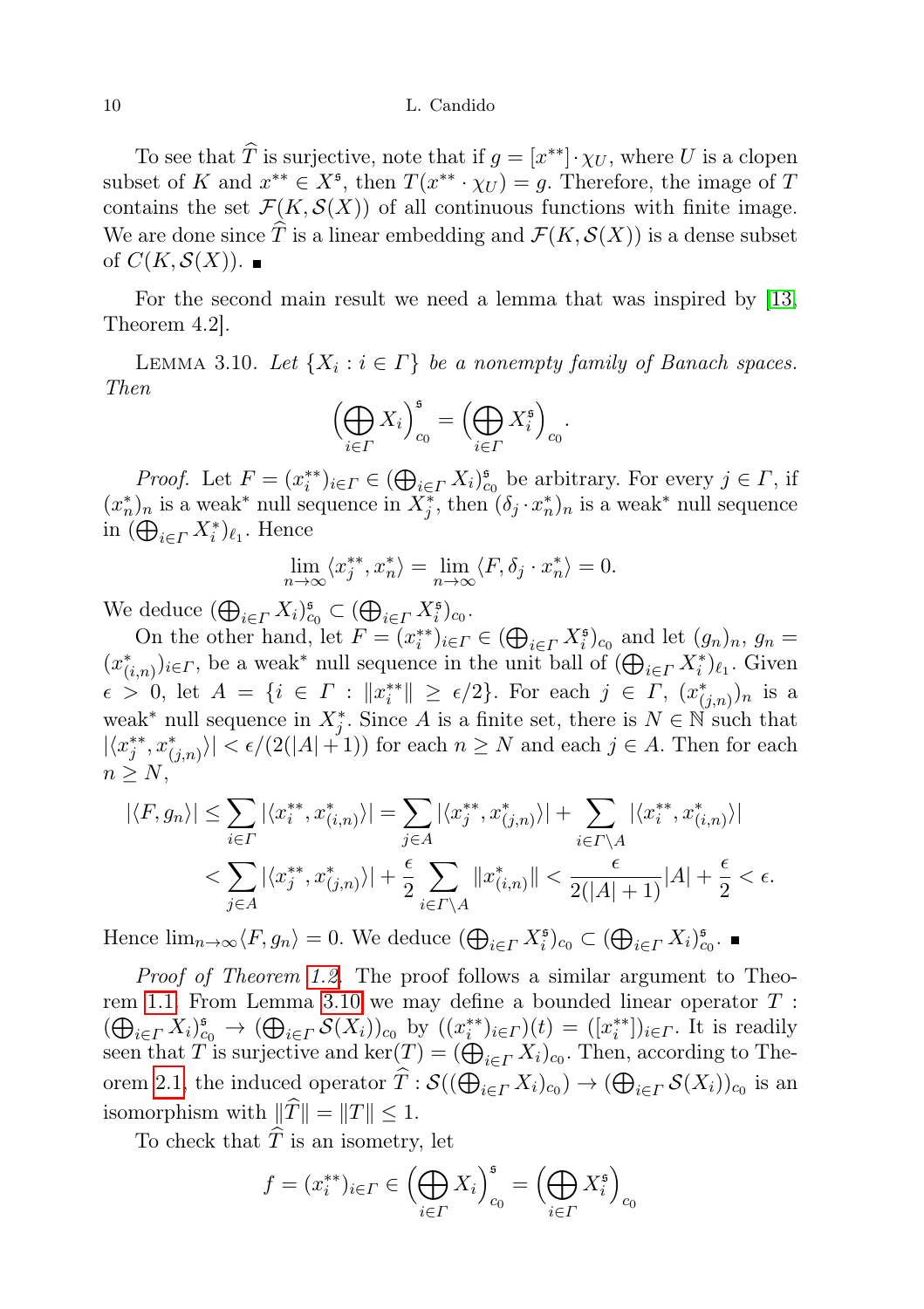be arbitrary. If  $P$  is the collection of all finite subsets of  $\Gamma$  ordered by inclusion, then the net  $(f_A)_{A \in \mathcal{P}}$ , given by  $f_A = \sum_{i \in A} x_i^{**} \cdot \chi_{\{i\}}$ , converges in norm to f. By applying Lemma [3.9,](#page-8-0) for each  $A \in \mathcal{P}$ , we have

$$
\|\widehat{T}([f_A])\| = \max_{i \in A} \| [x_i^{**}]\| = \max_{i \in A} \inf_{x \in X_i} \|x_i^{**} - x\|
$$
  
= 
$$
\inf_{i \in A, x_i \in X_i} \max_{i \in A} \|x_i^{**} - x_i\| \ge \inf_{g \in (\bigoplus_{i \in I} X_i)_{c_0}} \|f_A - g\| = \| [f_A] \|.
$$

Therefore,  $\|\widehat{T}([f])\| \geq \|[f]\|$ . We deduce that  $\widehat{T}$  is an isometry.

<span id="page-10-0"></span>**4. The derivative of**  $C([0,\omega_1]^n, X)$ . In this section, X denotes an arbitrary Mazur space,  $L = [0, \omega_1], K = [0, \omega_1]$  and  $n \geq 1$  denotes a natural number. The space  $K<sup>n</sup>$  is endowed with the usual product topology and the symbol  $\infty$  stands for the corner point  $(\omega_1, \ldots, \omega_n) \in K^n$ . For each  $A \subset \{1, \ldots, n\}$ , we define the function  $\varphi_A : K^n \to K^n$  by setting, for each  $x = (x_1, ..., x_n) \in K^n$ ,  $\varphi_A(x) = (y_1, ..., y_n)$  where

$$
y_j = \begin{cases} x_j & \text{if } j \in A, \\ \omega_1 & \text{otherwise.} \end{cases}
$$

For each  $0 \leq k \leq n$ , we let  $\mathcal{F}_k = \{A \subset \{1, \ldots, n\} : |A| = k\}$  and define

$$
\Omega_k = \bigcup_{A \in \mathcal{F}_k} \varphi_A(L^n).
$$

It is clear that  $\Omega_k$  is homeomorphic to the topological sum of  $\binom{n}{k}$  $\binom{n}{k} = \frac{n!}{k!(n-k)!}$  $k!(n-k)!$ copies of  $L^k$ , in symbols,

$$
\Omega_k \approx \bigoplus_{j=1}^{\binom{n}{k}} L^k.
$$

Since  $L^k$  is pseudocompact for every k, the collection  $\{\Omega_k : 0 \leq k \leq n\}$ constitutes a partition of  $K<sup>n</sup>$  into pairwise disjoint pseudocompact subsets. Furthermore, by [\[9,](#page-14-12) Theorem 1], we have

$$
\beta \Omega_k \approx \bigoplus_{j=1}^{\binom{n}{k}} \beta(L^k) \approx \bigoplus_{j=1}^{\binom{n}{k}} (\beta L)^k \approx \bigoplus_{j=1}^{\binom{n}{k}} K^k.
$$

<span id="page-10-1"></span>LEMMA 4.1. Let  $f: K^n \to X$  be a function such that  $f|_{\Omega_k}$  is continuous for each  $0 \leq k \leq n$ . Then  $f \in C(K^n, X)^{\mathfrak{s}}$ .

*Proof.* Let  $(g_m)_m$ ,  $g_m = (x_{(t,m)}^*)_{t \in K^n}$ , be a weak<sup>\*</sup> null sequence in  $\ell_1(K^n, X^*)$ . For each  $m \in \mathbb{N}$ , since  $g_m$  has countable support, there is  $\alpha_m < \omega_1$  such that

$$
\{t \in K^n : x_{(t,m)}^* \neq \vec{0}\} \subset \bigcup_{0 \leq j \leq n} \bigcup_{A \in \mathcal{F}_j} \varphi_A([0, \alpha_m]^n).
$$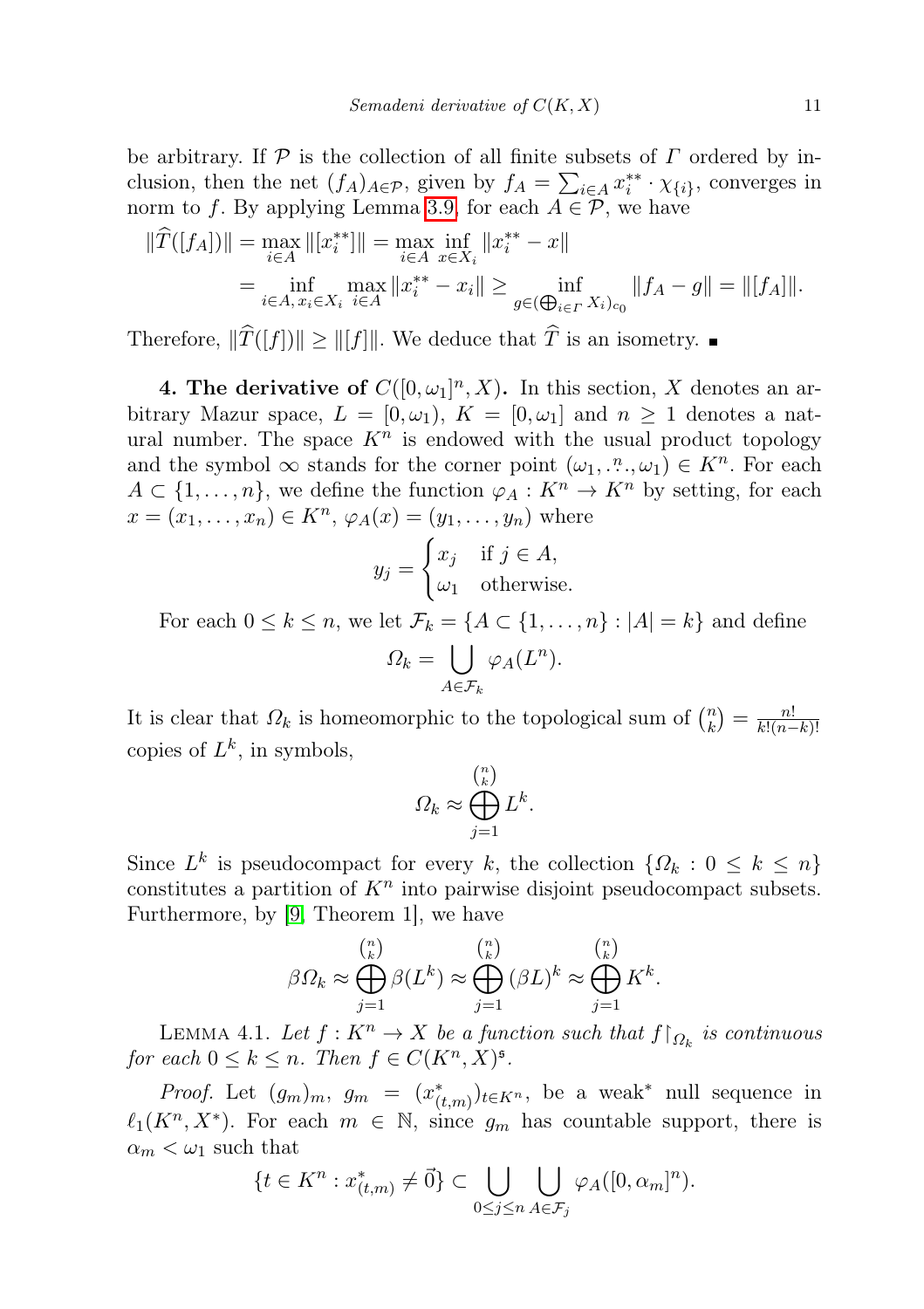Let  $\alpha = \sup_{m \in \mathbb{N}} \alpha_m$  and consider the set

$$
V = \bigcup_{0 \le j \le n} \bigcup_{A \in \mathcal{F}_j} \varphi_A([0, \alpha]^n).
$$

Since V is closed in  $K^n$  and  $f|_V$  is continuous, we can apply Theorem [2.2](#page-3-1) and extend  $f|_V$  to a continuous function  $F: K^n \to X$ . For each  $m \in \mathbb{N}$ , since V contains the support  $q_m$ , we have

$$
\langle f, g_m \rangle = \sum_{t \in V} \langle f(t), x_{(t,m)}^* \rangle = \sum_{t \in V} \langle x_{(t,m)}^*, f(t) \rangle
$$
  
= 
$$
\sum_{t \in V} \langle x_{(t,m)}^*, F(x) \rangle = \sum_{t \in K^n} \langle x_{(t,m)}^*, F(x) \rangle = \langle g_m, F \rangle.
$$

<span id="page-11-0"></span>Hence,  $\lim_{m\to\infty} \langle f, g_m \rangle = \lim_{m\to\infty} \langle g_m, F \rangle = 0$ , so  $f \in C(K^n, X)^{\mathfrak{s}}$ .

THEOREM 4.2. For every natural number  $n \geq 1$ ,

$$
\mathcal{S}(C(K^n,X)) \stackrel{2}{\sim} C(\beta \Omega_{n-1}, X) \oplus \cdots \oplus C(\beta \Omega_1, X) \oplus C(\beta \Omega_0, X).
$$

*Proof.* If  $f \in C(K^n, X)^{\mathfrak{s}}$ , by Remark [3.4,](#page-6-2)  $f \in \ell_{\infty}(K, X)$ . Furthermore, if  $0 \leq k \leq n$ , by Proposition [3.5](#page-6-0) and Corollary [3.8,](#page-7-0)  $f|_{\Omega_k}$  is a continuous function. Since  $\Omega_k$  is pseudocompact,  $f(\Omega_k)$  is a compact subset of X [\[19,](#page-15-3) Theorem 2.3]. By the extension property of the Stone–Čech compactification,  $f\restriction_{\Omega_k}$  can be uniquely extended to a continuous function  $R_k(f): \beta\Omega_k \to X$ . We deduce that, for each  $0 \leq k \leq n$ , the formula  $f \mapsto R_k(f)$  defines a bounded linear operator  $R_k: C(K^n, X)^{\mathfrak{s}} \to C(\beta \Omega_k, X)$  with  $||R_k|| \leq 1$ . Since  $\beta\Omega_n = K^n$ , we have  $R_n(C(K^n, X)^{\mathfrak{s}}) \subset C(K^n, X) \subset C(K^n, X)^{\mathfrak{s}}$ . Hence, denoting  $Y = C(\beta \Omega_{n-1}, X) \oplus \cdots \oplus C(\beta \Omega_1, X) \oplus C(\beta \Omega_0, X)$ , the formula

$$
T(f) = (R_{n-1}(f - R_n(f)), \ldots, R_1(f - R_n(f)), R_0(f - R_n(f)))
$$

defines a bounded linear operator  $T: C(K^n, X)^{\mathfrak{s}} \to Y$  with  $||T|| \leq 2$ .

It is readily seen that  $T(f) = \vec{0}$  if and only if  $R_n(f) = f$ , that is, ker $(T) =$  $C(K^n, X)$ .

For each  $g = (g_{n-1}, \ldots, g_1, g_0) \in Y$  consider the function  $f: K^n \to X$ given by

$$
f(t) = \begin{cases} g_k(t) & \text{if } t \in \Omega_k \text{ for some } k < n, \\ 0 & \text{if } t \in \Omega_n. \end{cases}
$$

From Proposition [4.1](#page-10-1) we know that  $f \in C(K^n, X)^{\mathfrak{s}}$ . It is clear that  $||f|| = ||g||$  and, since  $f(t) = 0$  for each  $t \in L^n$ ,

$$
T(f) = (R_{n-1}(f - R_n(f)), \dots, R_1(f - R_n(f)), R_0(f - R_n(f)))
$$
  
=  $(R_{n-1}(f), \dots, R_1(f), R_0(f)) = (g_{n-1}, \dots, g_1, g_0) = g.$ 

We deduce that for each  $g \in Y$  there is  $f \in C(K^n, X)^{\mathfrak{s}}$  such that  $T(f) = g$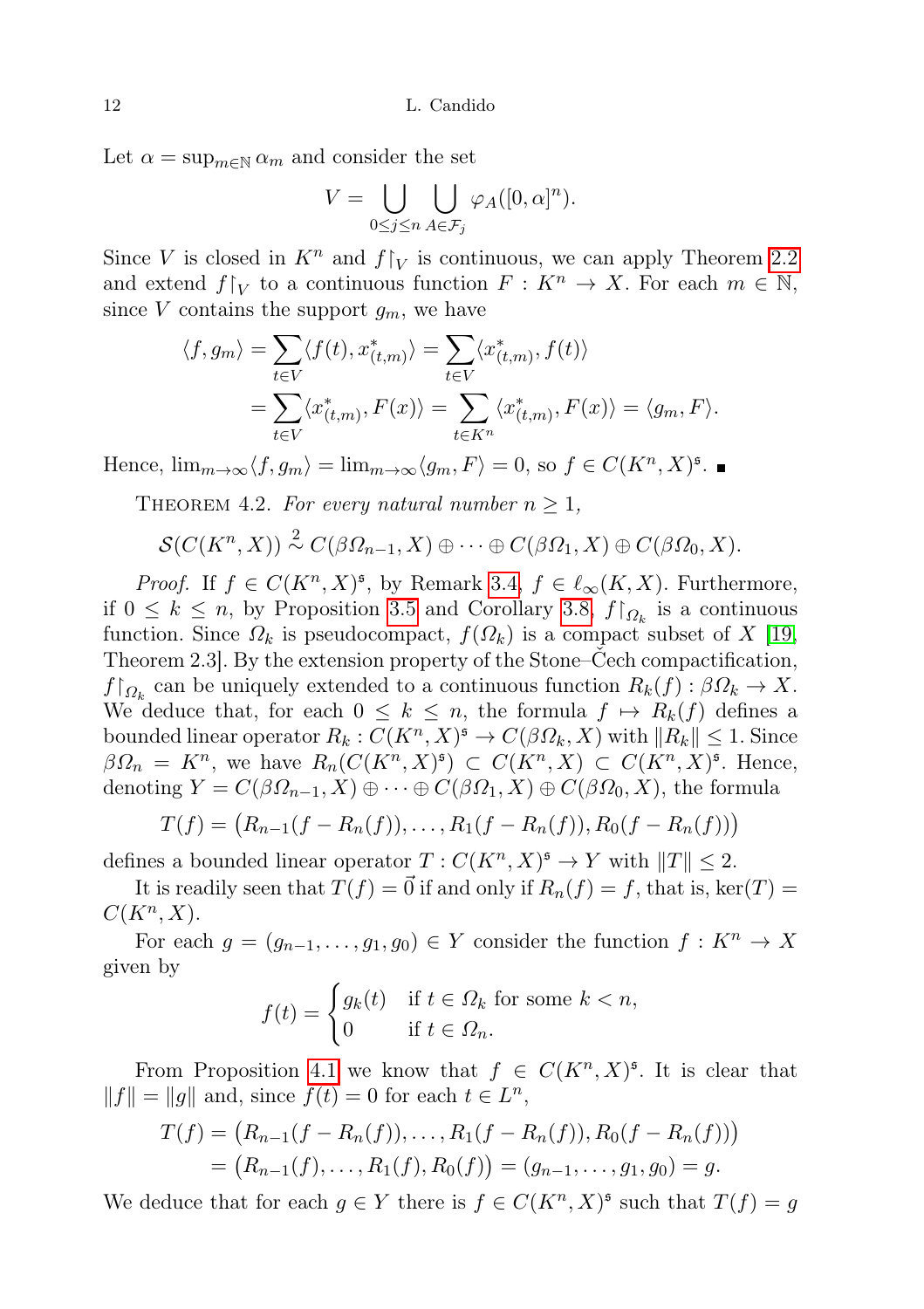and  $||f|| = ||T(f)|| \le 2||f||$ . Therefore, the induced operator  $\widehat{T}: C(K^n, X)^{\mathfrak{s}}/C(K^n, X) \to Y$ 

given by Theorem [2.1](#page-2-1) is an isomorphism with distortion  $\|\widehat{T}\| \|\widehat{T}^{-1}\|$  < 2. ■

For the next proof it is worth recalling that since  $K$  is an infinite scattered Hausdorff compactum,  $K$  has a nontrivial convergent sequence, which leads to a complemented subspace of  $C(K)$  isomorphic to  $c_0$ . Then, for every Banach space  $X, C(K, X)$  has a complemented subspace isomorphic to  $C_0(N, X) = (\bigoplus_{j \in \mathbb{N}} X)_{c_0}.$ 

Proof of Theorem [1.3.](#page-1-2) For each  $0 \le k \le n$ , since  $\beta \Omega_k \approx \bigoplus_{j=1}^{n \choose k} K^k$ , from Theorem [4.2](#page-11-0) we have

$$
\mathcal{S}(C(K^n, X)) \sim \left(\bigoplus_{k=0}^{n-1} \bigoplus_{j=1}^{\binom{n}{k}} C(K^k, X)\right)_{c_0}.
$$

For each  $1 \leq k \leq n-1$ , since  $C(K^k, X) \sim C(K, C(K^{k-1}, X))$  has a complemented subspace isomorphic to  $(\bigoplus_{j\in\mathbb{N}} C(K^{k-1}, X))_{c_0}$ , we have

$$
C(K^k, X) \oplus C(K^{k-1}, X)^{\binom{n}{k-1}}
$$
  

$$
\sim Y \oplus \left(\bigoplus_{j \in \mathbb{N}} C(K^{k-1}, X)\right)_{c_0} \oplus C(K^{k-1}, X)^{\binom{n}{k-1}}
$$
  

$$
\sim Y \oplus \left(\bigoplus_{j \in \mathbb{N}} C(K^{k-1}, X)\right)_{c_0} \sim C(K^k, X).
$$

We deduce  $\mathcal{S}(C(K^n, X)) \sim C(K^{n-1}, X)^n$ .

The next result was inspired by [\[15,](#page-14-13) Corollary 5.3]. It also relates to [\[4,](#page-14-14) Corollary 1.2 and Remark 4.9].

<span id="page-12-0"></span>THEOREM 4.3. Let  $M_1$  and  $M_2$  be metric compacta. For each  $m, n \in \mathbb{N}$ , if  $C(M_1 \times K^n) \sim C(M_2 \times K^m)$ , then  $m = n$  and  $C(M_1) \sim C(M_2)$ .

*Proof.* Since  $C(M_1)$  and  $C(M_2)$  are separable, they are Mazur spaces. If  $m \geq n$ , taking the *n*th derivative and applying Theorems [1.3](#page-1-2) and [3.1](#page-4-1) we obtain

$$
C(M_1)^{n!} \sim S^n(C(K^n, C(M_1))) \sim S^n(C(K^m, C(M_2)))
$$
  
 
$$
\sim C(K^{m-n}, C(M_2))^{\frac{m!}{(m-n+1)!}}.
$$

Then  $C(K^{m-n}, \mathcal{C}(M_2))$  is separable, whence  $m = n$  and  $\mathcal{C}(M_1)^{n!} \sim \mathcal{C}(M_2)^{n!}$ . If  $M_1$  is finite, then  $C(M_1)^{n!} \sim (\mathbb{R}^p)^{n!}$  for some  $p \in \mathbb{N}$ . Then  $M_2$  is also finite, has the same cardinality as  $M_1$  and we have  $C(M_1) \sim C(M_2)$ . If  $M_1$  and  $M_2$ are infinite, then  $C(M_1) \sim C(M_1)^{n!}$  and  $C(M_2) \sim C(M_2)^{n!}$  [\[17,](#page-15-0) Theorems 21.5.10 and 21.5.11]. Hence  $C(M_1) \sim C(M_2)$ . ■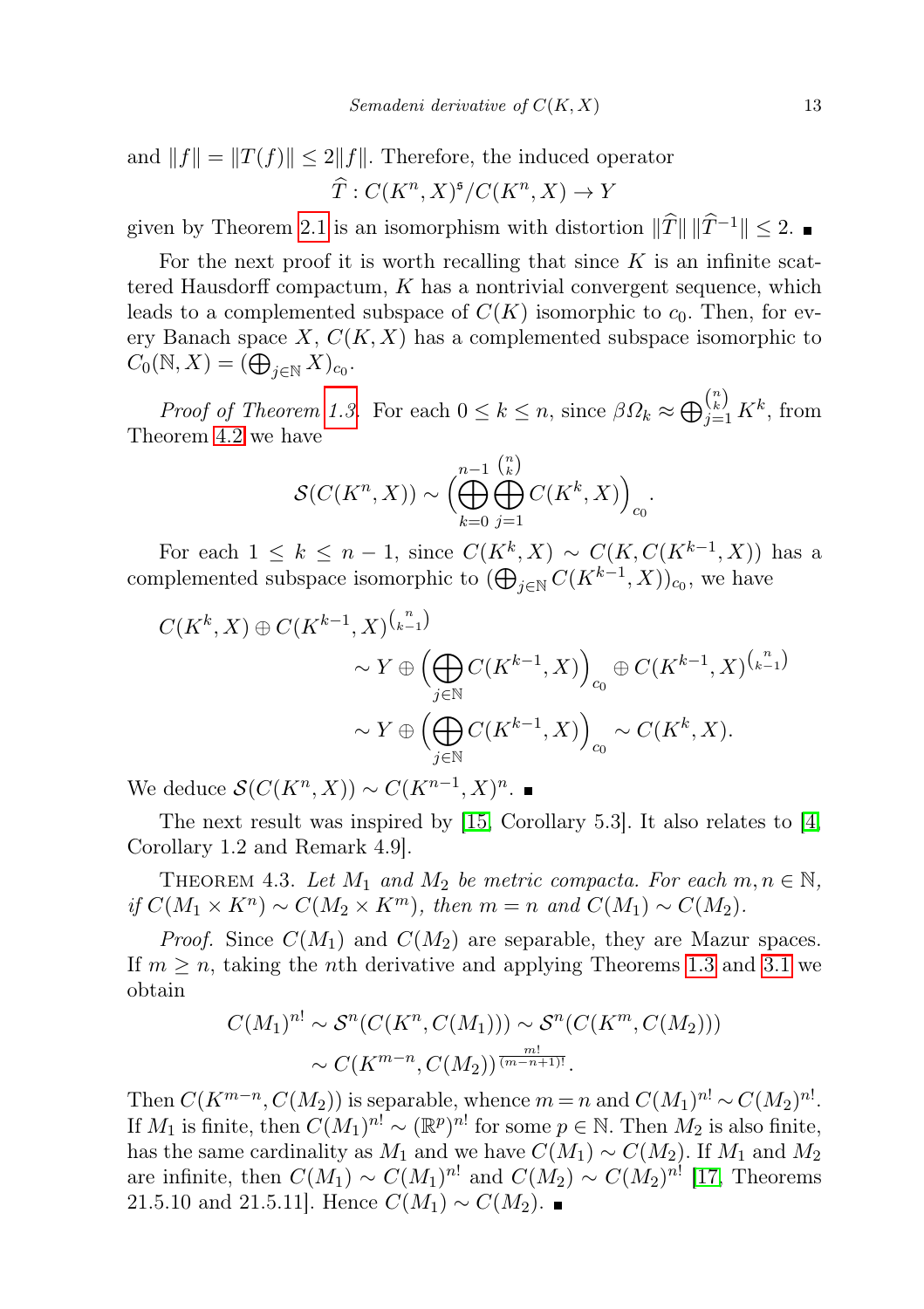By noticing that  $C([0,\omega_1]^n) \sim C(\{0\} \times [0,\omega_1]^n)$  and  $C([0,\omega_1]^n) \oplus$  $C([0,\omega_1]^n) \sim C(\{0,1\} \times [0,\omega_1]^n)$ , Theorem [4.3](#page-12-0) gives the following generalization of [\[16\]](#page-14-0).

<span id="page-13-0"></span>COROLLARY 4.4. For each  $n \in \mathbb{N}$ ,  $C([0,\omega_1]^n) \approx C([0,\omega_1]^n) \oplus C([0,\omega_1]^n)$ .

For the next proof we will use the following elementary fact: for every  $\Gamma \subset \mathbb{N},$ 

$$
C(K^n, c_0) \stackrel{1}{\sim} C\Big(K^n, \Big(\bigoplus_{j\in\Gamma} c_0\Big)_{c_0}\Big) \stackrel{1}{\sim} \Big(\bigoplus_{j\in\Gamma} C(K^n, c_0)\Big)_{c_0}.
$$

*Proof of Theorem [1.4.](#page-1-3)* We prove that  $X = (\bigoplus_{n=0}^{\infty} C([0,\omega_1]^n,c_0))_{c_0}$  has the desired property.

For each  $k \leq n$ , since  $\beta \Omega_k \approx \bigoplus_{j=1}^{n \choose k} K^k$ , we have

$$
C(\beta \Omega_k, c_0) \stackrel{1}{\sim} \left(\bigoplus_{j=1}^{n} C([0, \omega_1]^k, c_0)\right)_{c_0} \stackrel{1}{\sim} C([0, \omega_1]^k, c_0).
$$

Applying Theorem [4.2](#page-11-0) we deduce, for each  $n \geq 1$ ,

$$
\mathcal{S}(C([0,\omega_1]^n,c_0)) \stackrel{2}{\sim} c_0 \oplus C([0,\omega_1],c_0) \oplus \cdots \oplus C([0,\omega_1]^{n-1},c_0).
$$

Then, by using Theorem [1.2](#page-1-1) and the fact that  $(\bigoplus_{j=1}^{\infty} C([0,\omega_1]^n,c_0))_{c_0} \overset{1}{\sim}$  $C([0,\omega_1]^n,c_0)$  for each n, it follows that

$$
\mathcal{S}(X) \stackrel{1}{\sim} \left( \bigoplus_{n=0}^{\infty} \mathcal{S}(C([0,\omega_1]^n, c_0)) \right)_{c_0} \stackrel{2}{\sim} \left( \bigoplus_{n=1}^{\infty} \left( \bigoplus_{0 \le k < n} C([0,\omega_1]^k, c_0) \right)_{c_0} \right)_{c_0}
$$

$$
\stackrel{1}{\sim} \left( \bigoplus_{n=0}^{\infty} \left( \bigoplus_{k=0}^{\infty} C([0,\omega_1]^n, c_0) \right)_{c_0} \right)_{c_0} \stackrel{1}{\sim} \left( \bigoplus_{n=0}^{\infty} C([0,\omega_1]^n, c_0) \right)_{c_0} = X.
$$

We conclude that  $S(X) \stackrel{2}{\sim} X$ .

<span id="page-13-1"></span>5. Further applications. We recall that the Banach–Mazur distance between Banach spaces X and Y is defined (as  $+\infty$  if  $X \sim Y$ ) as the infimum of the distortions  $||T|| ||T^{-1}||$  taken over all isomorphisms  $T : X \to Y$ .

THEOREM 5.1. For each  $1 \leq k, n \leq \omega$ , the Banach–Mazur distance between  $C([0, \omega^n k], C([0, \omega_1]))$  and  $C_0(\mathbb{N}, C([0, \omega_1]))$  is exactly  $2n + 1$ .

*Proof.* Let  $\ell$  be the required Banach–Mazur distance. According to [\[5,](#page-14-15) Theorem 1.3.], for  $1 \leq k, n < \omega$ , there exists an isomorphism  $T : C([0, \omega<sup>n</sup> k])$  $\rightarrow c_0$  with distortion  $||T|| ||T^{-1}|| = 2n + 1$ . This operator can be lifted to an isomorphism from  $C([0, \omega^n k], C([0, \omega_1]))$  to  $C_0(\mathbb{N}, C([0, \omega_1]))$  with the same distortion [\[4,](#page-14-14) Proposition 3.7]. Therefore,  $\ell \leq 2n + 1$ . On the other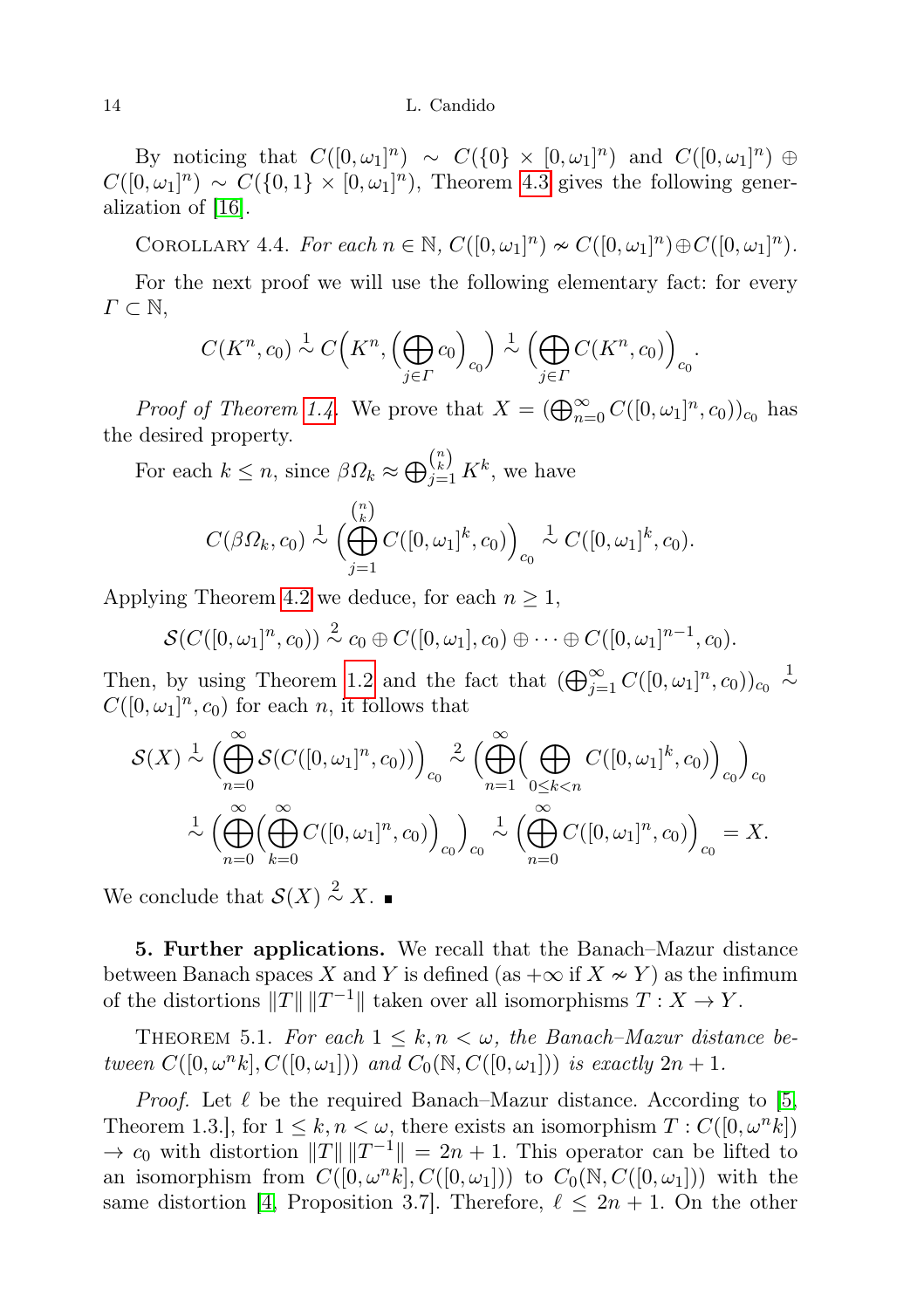hand, if  $T : C([0,\omega^n k], C([0,\omega_1])) \rightarrow C_0(\mathbb{N}, C([0,\omega_1]))$  is an isomorphism with  $||T|| ||T^{-1}|| = \lambda$ , combining Theorems [1.1,](#page-1-0) [1.2](#page-1-1) and [3.1](#page-4-1) we obtain

$$
C([0, \omega^n k]) \stackrel{1}{\sim} \mathcal{S}(C([0, \omega^n k], C([0, \omega_1]))) \stackrel{\lambda}{\sim} \mathcal{S}\Big(\Big(\bigoplus_{k \in \mathbb{N}} C([0, \omega_1])\Big)_{c_0}\Big)
$$

$$
\stackrel{1}{\sim} \Big(\bigoplus_{k \in \mathbb{N}} \mathcal{S}(C([0, \omega_1]))\Big)_{c_0} \stackrel{1}{\sim} c_0.
$$

Then, by [\[5,](#page-14-15) Theorem 1.2], we have  $\lambda \geq 2n + 1$ , so  $\ell \geq 2n + 1$ .

Acknowledgements. The author would like to thank the referee for careful reading of the manuscript, helpful comments and suggestions.

This research was supported by Fundação de Amparo à Pesquisa do Estado de São Paulo – FAPESP No. 2016/25574-8.

#### References

- <span id="page-14-10"></span>[\[1\]](http://dx.doi.org/10.2307/1970554) D. Amir and J. Lindenstrauss, The structure of weakly compact sets in Banach spaces, Ann. of Math. 88 (1968), 35–46.
- <span id="page-14-1"></span>[2] S. Banach, Théorie des opérations linéaires, Monografje Mat., Warszawa, 1932.
- <span id="page-14-3"></span>[\[3\]](http://dx.doi.org/10.4064/sm-19-1-53-62) C. Bessaga and A. Pełczyński, Spaces of continuous functions (IV), Studia Math. 19 (1960), 53–62.
- <span id="page-14-14"></span>[4] L. Candido, On Banach spaces of the form  $C_0(\alpha \times L)$  with few operators, Banach J. Math. Anal. 15 (2021), art. 41, 23 pp.
- <span id="page-14-15"></span>[\[5\]](http://dx.doi.org/10.4064/fm218-2-3) L. Candido and E. M. Galego, How far is  $C_0(\Gamma, X)$  with  $\Gamma$  discrete from  $C_0(K, X)$ spaces?, Fund. Math. 218 (2012), 151–163.
- <span id="page-14-9"></span>[\[6\]](http://dx.doi.org/10.1090/proc/15420) L. Candido and P. L. Kaufmann, On the geometry of Banach spaces of the form  $\text{Lip}_0(C(K))$ , Proc. Amer. Math. Soc. 149 (2021), 3335–3345.
- <span id="page-14-4"></span>[\[7\]](http://dx.doi.org/10.1090/S0002-9939-09-10117-X) E. M. Galego, Complete isomorphic classifications of some spaces of compact operators, Proc. Amer. Math. Soc. 138 (2010), 725–736.
- <span id="page-14-5"></span>[\[8\]](http://dx.doi.org/10.1016/j.jmaa.2010.05.032) E. M. Galego, Spaces of compact operators on  $C(2^{\mathfrak{m}} \oplus [0, \alpha])$  spaces, J. Math. Anal. Appl. 370 (2010), 406–414.
- <span id="page-14-12"></span>[\[9\]](http://dx.doi.org/10.1090/S0002-9947-1959-0105667-4) I. Glicksberg, Stone–Čech compactifications of products, Trans. Amer. Math. Soc. 90 (1959), 369–382.
- <span id="page-14-7"></span>[\[10\]](http://dx.doi.org/10.1112/tlms/tlu001) T. Kania, P. Koszmider and N. J. Laustsen, A weak<sup>\*</sup>-topological dichotomy with applications in operator theory, Trans. London Math. Soc. 1 (2014), 1–28.
- <span id="page-14-6"></span>[\[11\]](http://dx.doi.org/10.1007/BF01162352) T. Kappeler, Banach spaces with the condition of Mazur, Math. Z. 191 (1986), 623– 631.
- <span id="page-14-2"></span>[\[12\]](http://dx.doi.org/10.1007/BF00967506) S. V. Kislyakov, Classification of spaces of continuous functions of ordinals, Siberian Math. J. 16 (1975), 226–231.
- <span id="page-14-11"></span>[\[13\]](http://dx.doi.org/10.1017/S0017089500008028) D. Leung, On Banach spaces with Mazur's property, Glasgow Math. J. 33 (1991), 51–54.
- <span id="page-14-8"></span>[14] P. Majer, Between Tietze's and Dugundji's extension theorems, URL (version: 2015 04-03): [https://mathoverflow.net/q/201704.](https://mathoverflow.net/q/201704)
- <span id="page-14-13"></span>[\[15\]](http://dx.doi.org/10.4064/sm180507-3-1) A. Michalak, On Banach spaces of continuous functions on finite products of separable compact lines, Studia Math. 251 (2020), 247–275.
- <span id="page-14-0"></span>[16] Z. Semadeni, Banach spaces non-isomorphic to their Cartesian squares II, Bull. Polish Acad. Sci. 8 (1960), 81–84.